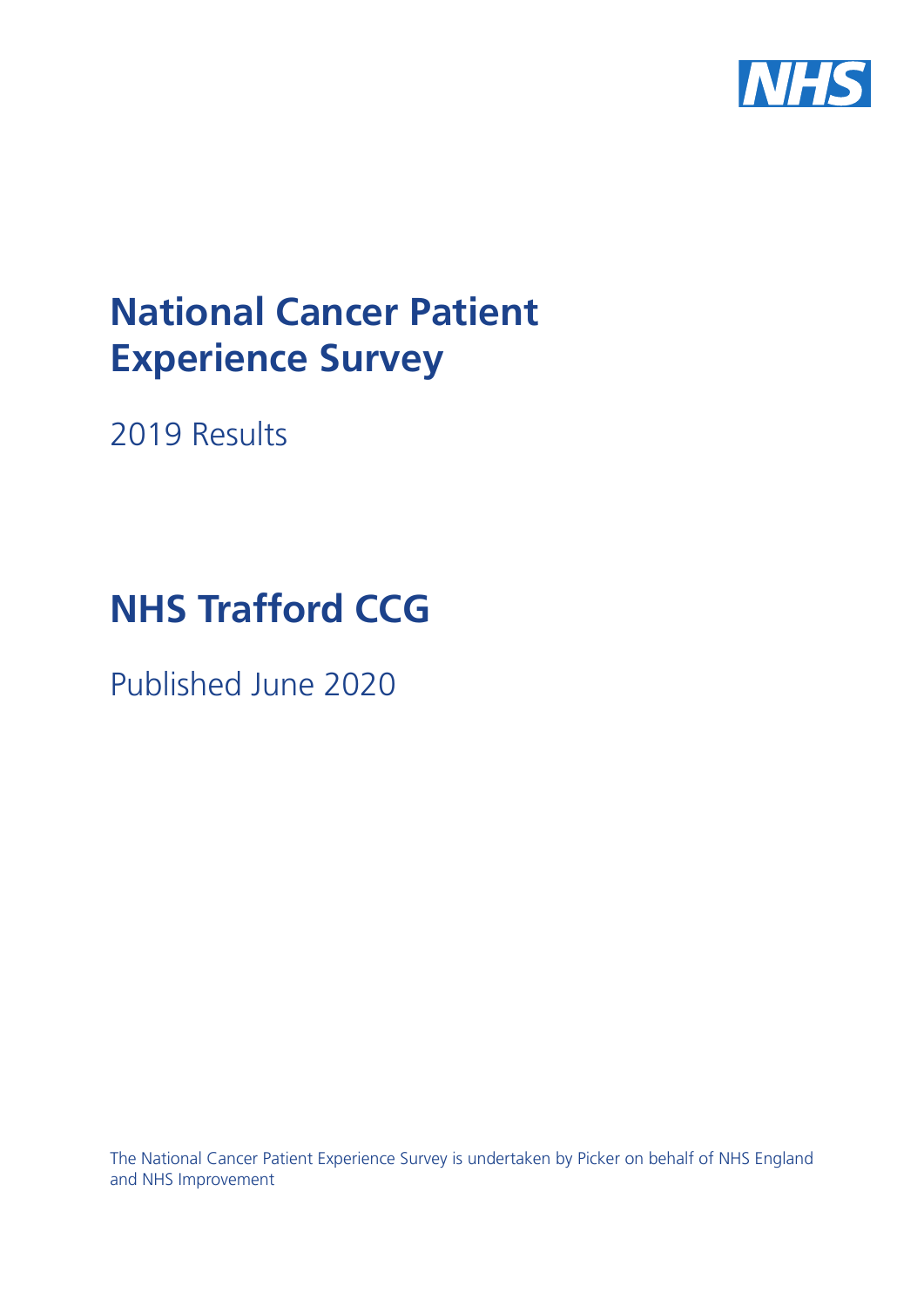# **Executive Summary** Case Mix Adjusted scores

#### **Cancer Dashboard Questions**

The following seven questions are included in phase 1 of the Cancer Dashboard developed by Public Health England and NHS England:

Q61. Patient's average rating of care scored from very poor to very good

| 0          | $\overline{2}$                                                | 3 | 4 | 5 | 6 | 7 | 8   | 9 | 10                                                                                            |
|------------|---------------------------------------------------------------|---|---|---|---|---|-----|---|-----------------------------------------------------------------------------------------------|
|            |                                                               |   |   |   |   |   | 8.8 |   |                                                                                               |
| $81\%$     |                                                               |   |   |   |   |   |     |   | Q18. Patient definitely involved as much as they wanted in decisions about care and treatment |
|            |                                                               |   |   |   |   |   |     |   | Q19. Patient given the name of a CNS who would support them through their treatment           |
|            | Q20. Patient found it very or quite easy to contact their CNS |   |   |   |   |   |     |   |                                                                                               |
| $\bf 89\%$ |                                                               |   |   |   |   |   |     |   | Q39. Patient always felt they were treated with respect and dignity while in hospital         |
|            | leaving hospital                                              |   |   |   |   |   |     |   | Q41. Hospital staff told patient who to contact if worried about condition or treatment after |
| 61%        | treatment                                                     |   |   |   |   |   |     |   | Q55. General practice staff definitely did everything they could to support patient during    |

#### **Questions Outside Expected Range**

|                                                                                                |            | Case Mix Adjusted Scores   |                            |                   |
|------------------------------------------------------------------------------------------------|------------|----------------------------|----------------------------|-------------------|
|                                                                                                | 2019 Score | Lower<br>Expected<br>Range | Upper<br>Expected<br>Range | National<br>Score |
| Q13. Patient given easy to understand written information about the type of cancer they<br>had | 81%        | 68%                        | 81%                        | 74%               |
| $\sqrt{Q}$ 17. Patient definitely told about side effects that could affect them in the future | 65%        | 50%                        | 64%                        | 57%               |
| Q53. Patient definitely given enough support from health or social services after treatment    | 57%        | 33%                        | 57%                        | 45%               |
| Q57. Patient given a care plan                                                                 | 49%        | 30%                        | 45%                        | 38%               |

|                                                                          |            | Case Mix Adiusted Scores   |                            |                   |
|--------------------------------------------------------------------------|------------|----------------------------|----------------------------|-------------------|
|                                                                          | 2019 Score | Lower<br>Expected<br>Range | Upper<br>Expected<br>Range | National<br>Score |
| 054. GP given enough information about patient's condition and treatment | 90%        | 92%                        | 98%                        | 95%               |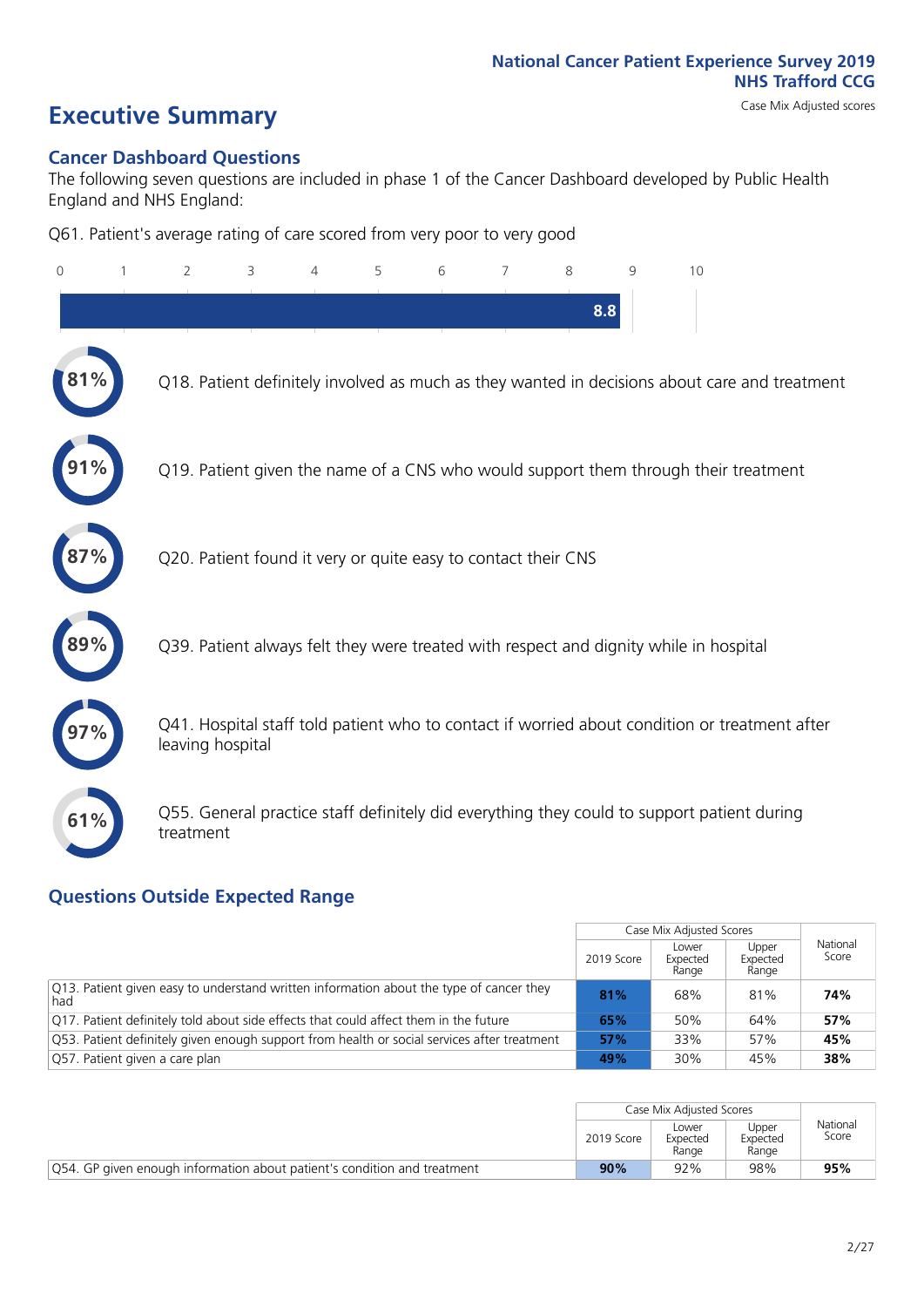# **Introduction**

The National Cancer Patient Experience Survey 2019 is the ninth iteration of the survey first undertaken in 2010. It has been designed to monitor national progress on cancer care; to provide information to drive local quality improvements; to assist commissioners and providers of cancer care; and to inform the work of the various charities and stakeholder groups supporting cancer patients.

The survey was overseen by a national Cancer Patient Experience Advisory Group. This Advisory Group set the principles and objectives of the survey programme and guided questionnaire development. The survey was commissioned and managed by NHS England. The survey provider, Picker, is responsible for designing, running and analysing the survey.

The 2019 survey involved 143 NHS Trusts. Out of 111,366 people, 67,858 people responded to the survey, yielding a response rate of 61%.

# **Methodology**

#### **Eligibility, eldwork and survey methods**

The sample for the survey included all adult (aged 16 and over) NHS patients, with a confirmed primary diagnosis of cancer, discharged from an NHS Trust after an inpatient episode or day case attendance for cancer related treatment in the months of April, May and June 2019. The fieldwork for the survey was undertaken between December 2019 and March 2020.

As in the previous four years, the survey used a mixed mode methodology. Questionnaires were sent by post, with two reminders where necessary, but also included an option to complete the questionnaire online. A Freephone helpline and email was available for respondents to opt out, ask questions about the survey, enable them to complete their questionnaire over the phone and provide access to a translation and interpreting facility for those whose first language was not English.

#### **Case-mix adjustment**

Both unadjusted and adjusted scores are presented in this report. Case-mix adjusted scores allows us to account for the impact that differing patient populations might have on results. By using the case-mix adjusted estimates we can obtain a greater understanding of how a CCG is performing given their patient population. The factors taken into account in this case-mix adjustment are gender, age, ethnic group, deprivation, and tumour group.

#### **Scoring methodology**

Fifty-two questions from the questionnaire are scored as these questions relate directly to patient experience. For all but one question (Q61), scores are presented as the percentage of positive responses out of all scored responses. For Q61, respondents rate their overall care on a scale of 0 to 10, of which the average was calculated for this question's presented score. The percentages in this report have been rounded to the nearest percentage point. Therefore, in some cases the figures do not appear to add up to 100%.

#### **Statistical significance**

In the reporting of 2019 results, appropriate statistical tests have been undertaken to identify unadjusted scores for which the change over time is 'statistically significant'. Thirty-seven scored questions in 2019 have been compared with those of 2018 and a statistically significant change between the two years has been reported where identified.

For the scored questions that are comparable beyond 2018, statistically significant change over the five years has also been reported where identified. A statistically significant difference means that the change in the result is very unlikely to have occurred by sampling variation.

#### **Suppression**

#### **Question-level suppression**

For scores where the base size per question is  $<$ 21, the score will be suppressed and replaced with an asterisk (\*). The base size will include neutral response options.

#### **Double suppression**

If any group within a particular sub-group breakdown (such as the tumour group breakdown) has <21 responses, then the figure for this particular group is suppressed and replaced with an asterisk (\*). If there is only one group within the sub-group breakdown that has <21 respondents, and is therefore suppressed, the group with the next lowest number of respondents is also supressed and replaced with an asterisk (\*) (regardless if it is greater than or less than 21).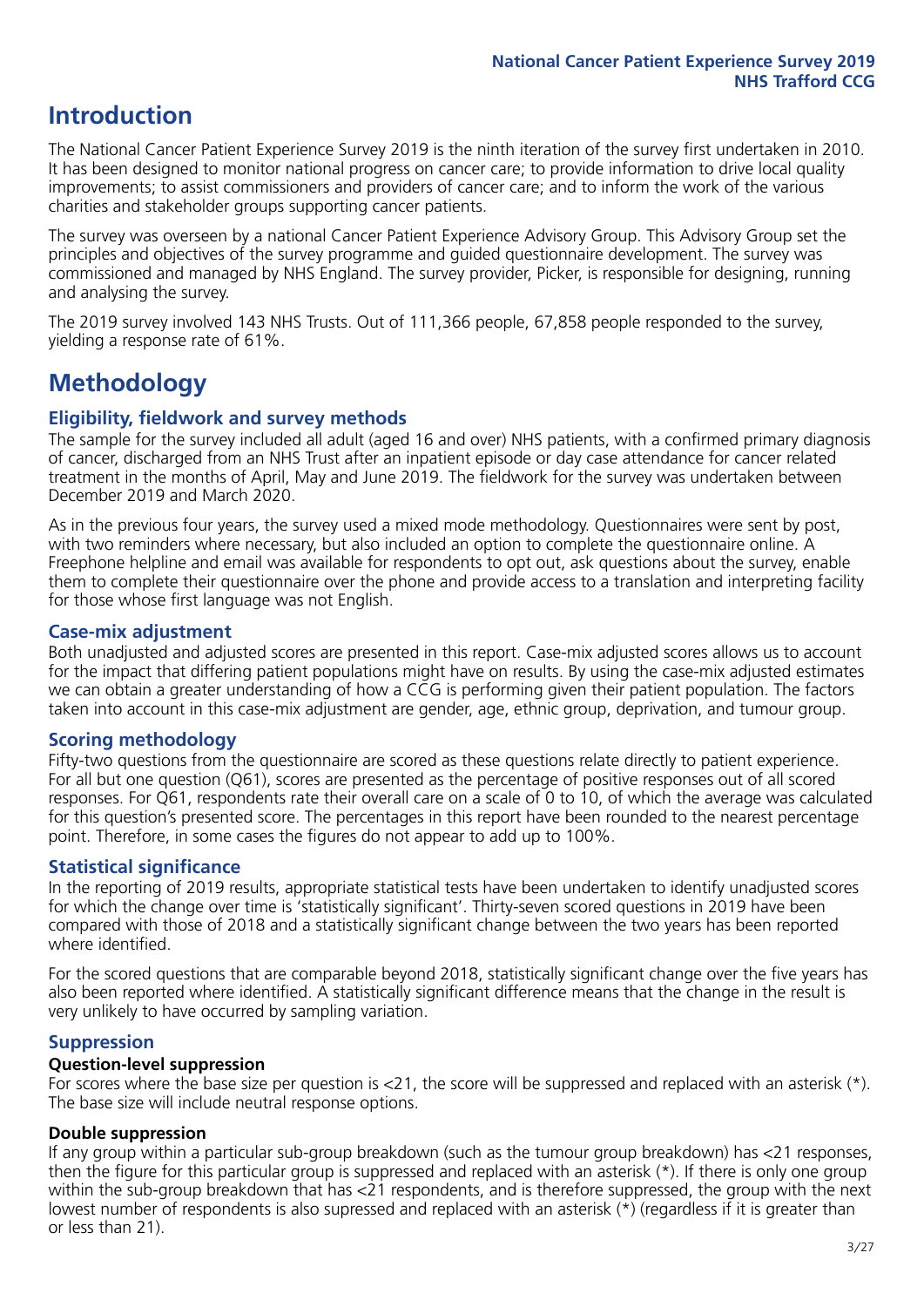# **Understanding the results**

This report shows how this CCG scored for each question in the survey, compared with national results and previous year's results. It is aimed at helping individual CCGs to understand their performance and identify areas for local improvement. Below is a description of the type of results presented within this report and how to understand them.

#### **Expected range charts**

The expected range charts in this report show a bar with the lowest and highest score received for each question nationally. Within this bar, an expected range is given (in grey) and a black diamond represents the actual score for this CCG.

CCGs whose score is above the upper limit of the expected range (in the dark blue) are positive outliers, with a score statistically significantly higher than the national mean. This indicates that the CCG performs better than what CCGs of the same size and demographics are expected to perform. The opposite is true if the score is below the lower limit of the expected range (in the light blue); these are negative outliers. For scores within the expected range (in the grey), the score is what we would expect given the CCG's size and demographics.

#### **Comparability tables**

The comparability tables show the 2018 and 2019 unadjusted scores for this CCG for each scored question. If there is a significant change from 2018 and 2019 or overall from 2015 to 2019, an arrow will be presented for the direction of change. The adjusted 2019 score will also be presented for each scored question along with the lower and upper expected range and national score. Scores above the upper limit of the expected range will be highlighted dark blue, scores below the lower limit of the expected range will be highlighted light blue, and scores within the lower and upper limit of the expected ranges will be highlighted grey.

#### **Tumour type tables**

The tumour type tables show the unadjusted scores for each scored question for each of the 13 tumour groups. The national score for that tumour group is also shown. Unadjusted scores for the same tumour type across different CCGs may not be comparable, as they do not account for the impact that differing patient populations might have on results. Central nervous system is abbreviated as 'CNS' and lower gastrointestinal tract is abbreviated as 'LGT' throughout this report.

#### **Year on year charts**

The year on year charts show five columns representing the unadjusted scores of the last five years (2015, 2016, 2017, 2018 and 2019) for each scored question.

#### **Notes on specific questions**

Following the development phase of the 2019 survey, several changes were made to the questionnaire. Six scored questions were amended (Q5, Q18, Q30, Q35, Q56 and Q60) and one non-scored question (Q29) was amended that impacted the comparability of questions Q30 to Q41. Of all questions changed or impacted by change, only Q60 is presented with historical comparisons; though the results should be interpreted with caution.

#### **Unadjusted data and case-mix adjusted data**

Unadjusted data should be used to see the actual responses from patients relating to the CCG. Case-mix adjusted data, together with expected ranges, should be used to understand whether the results are significantly higher or lower than national results taking account of the patient mix.

### **Further information**

This research was carried out in accordance with the international standard for organisations conducting social research (accreditation to ISO20252:2012; certificate number GB08/74322). The 2019 survey data has been produced and published in line with the Code of Practice for Official Statistics.

For more information on the methodology, please see the Technical Document. It can be viewed along with the 2019 questionnaire and survey quidance on the website at [www.ncpes.co.uk](https://www.ncpes.co.uk/supporting-documents). For all other outputs at National, Trust, CCG and Cancer Alliance level, please see the PDF reports, Excel tables and dashboards at [www.ncpes.co.uk.](https://www.ncpes.co.uk/current-results)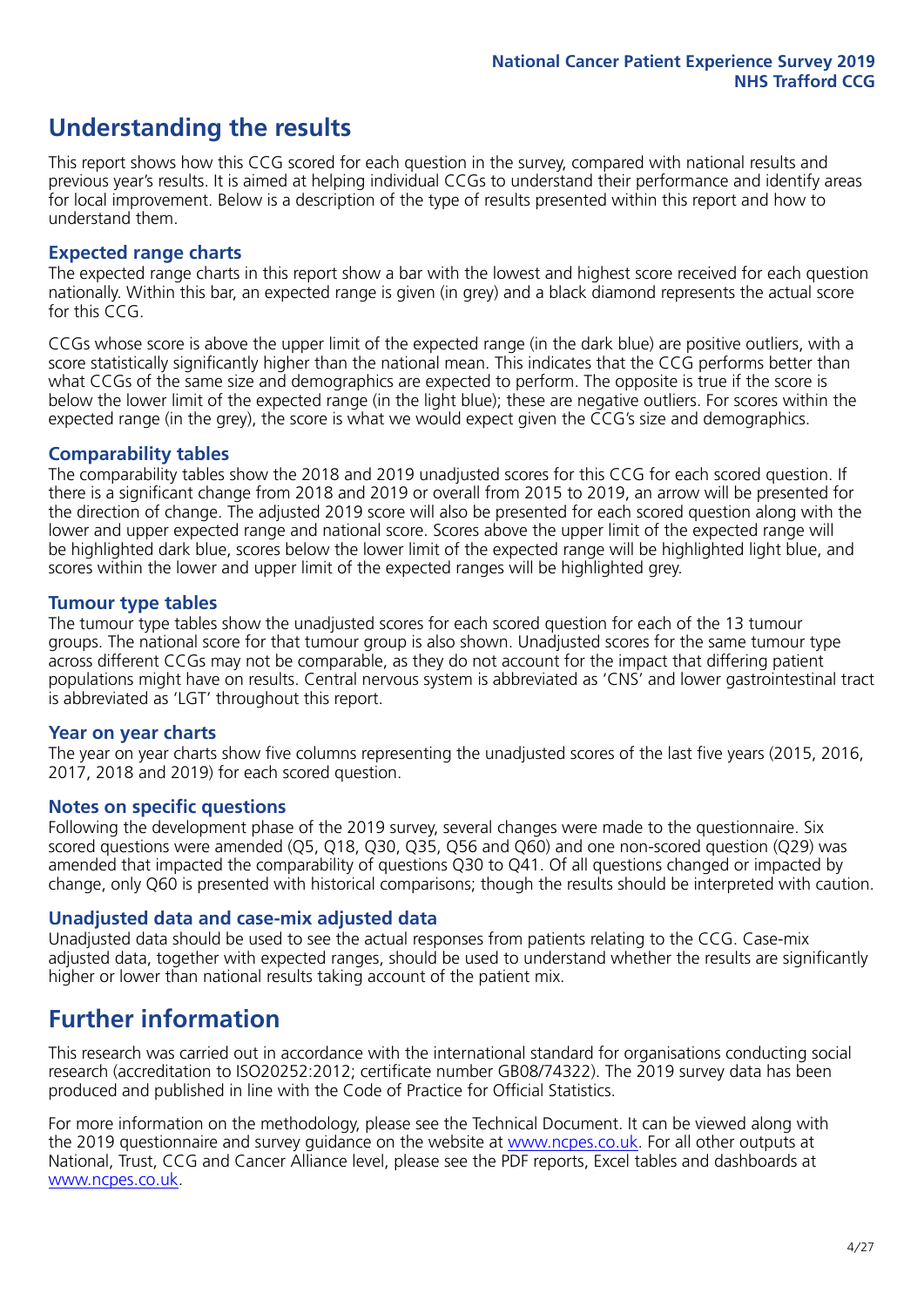### **Response Rate**

#### **Overall Response Rate**

207 patients responded out of a total of 347 patients, resulting in a response rate of 60%.

|            | Sample Size | Adjusted<br>Sample | Completed | Response Rate |
|------------|-------------|--------------------|-----------|---------------|
| <b>CCG</b> | 378         | 347                | 207       | 60%           |
| National   | 119.855     | 111.366            | 67.858    | 61%           |

#### **Respondents by Survey Type**

|                            | Number of<br>Respondents |
|----------------------------|--------------------------|
| Online                     | 18                       |
| Paper                      | 189                      |
| Phone                      | O                        |
| <b>Translation Service</b> |                          |

#### **Respondents by Tumour Group**

|                      | Number of<br>Respondents |
|----------------------|--------------------------|
| Brain / CNS          | 1                        |
| <b>Breast</b>        | 34                       |
| Colorectal / LGT     | 32                       |
| Gynaecological       | 11                       |
| Haematological       | 32                       |
| <b>Head and Neck</b> | 4                        |
| Lung                 | 19                       |
| Prostate             | 27                       |
| Sarcoma              | $\mathcal{P}$            |
| Skin                 | 6                        |
| <b>Upper Gastro</b>  | 8                        |
| Urological           | 17                       |
| Other                | 14                       |

#### **Respondents by Age and Gender**

Respondents year of birth has been used to determine age. This information has been amalgamated into 8 age bands. The age and gender distribution for the CCG was as follows:

|        | Age 16-24 | Age 25-34 | Age 35-44 | Age 45-54 | Age 55-64 | Age 65-74 | Age 75-84 | Age 85+ | Total |
|--------|-----------|-----------|-----------|-----------|-----------|-----------|-----------|---------|-------|
| Male   |           |           |           |           | 23        | 43        | 26        |         | 105   |
| Female |           |           | ь         | 12        | 21        | 35        | 18        |         | 102   |
| Total  |           |           |           | 18        | 44        | 78        | 44        |         | 207   |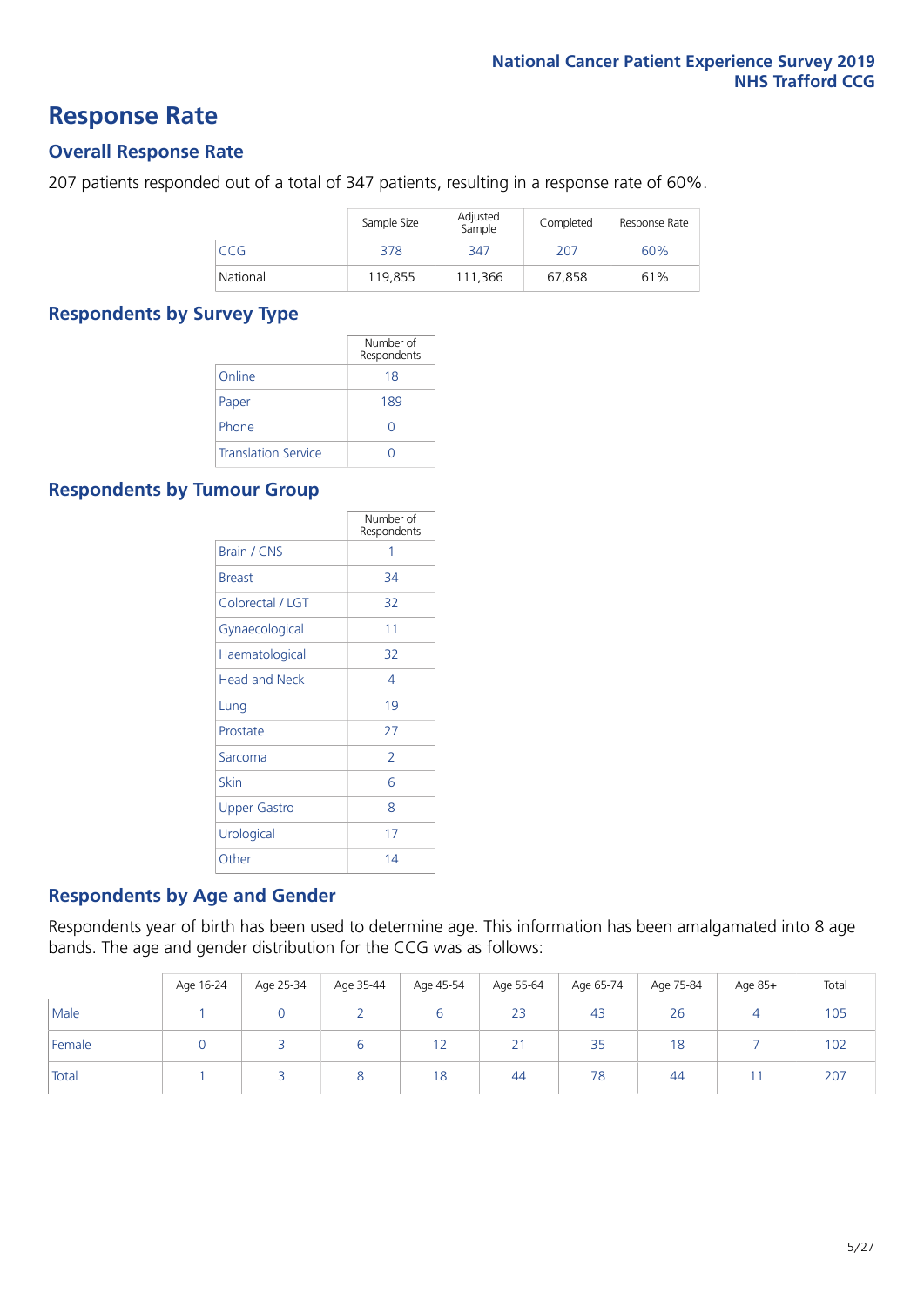# **Expected Range Charts**

| Lower Expected Range<br>Average                                                                                                        |       |     |     | Upper Expected Range |         |     |     | Case Mix Adjusted Score |     |            |                 |
|----------------------------------------------------------------------------------------------------------------------------------------|-------|-----|-----|----------------------|---------|-----|-----|-------------------------|-----|------------|-----------------|
| <b>SEEING YOUR GP</b>                                                                                                                  | 0%    | 10% | 20% |                      | 30% 40% | 50% | 60% | 70% 80%                 |     |            | 90% 100%        |
| Q1. Saw GP once or twice before being told they needed to go to<br>hospital<br>Q2. Patient thought they were seen as soon as necessary |       |     |     |                      |         |     |     |                         | 78% | 87%        |                 |
|                                                                                                                                        |       |     |     |                      |         |     |     |                         |     |            |                 |
| <b>DIAGNOSTIC TESTS</b>                                                                                                                | 0%    | 10% | 20% | 30%                  | 40%     | 50% | 60% | 70%                     | 80% |            | 90% 100%<br>95% |
| Q5. Received all the information needed about the test                                                                                 |       |     |     |                      |         |     |     |                         |     |            |                 |
| Q6. The length of time waiting for the test to be done was about<br>right                                                              |       |     |     |                      |         |     |     |                         | 82% | 87%        |                 |
| Q7. Test results explained in completely understandable way                                                                            |       |     |     |                      |         |     |     |                         |     |            |                 |
| <b>FINDING OUT WHAT WAS WRONG WITH YOU</b>                                                                                             | $0\%$ | 10% | 20% | 30%                  | 40%     | 50% | 60% | 70%                     | 80% |            | 90% 100%        |
| Q10. Patient told they could bring a family member or friend when<br>first told they had cancer                                        |       |     |     |                      |         |     |     |                         | 78% |            |                 |
| Q11. Patient felt they were told sensitively that they had cancer                                                                      |       |     |     |                      |         |     |     |                         |     | 86%        |                 |
| Q12. Patient completely understood the explanation of what was<br>wrong                                                                |       |     |     |                      |         |     |     |                         | 76% |            |                 |
| Q13. Patient given easy to understand written information about<br>the type of cancer they had                                         |       |     |     |                      |         |     |     |                         | 81% |            |                 |
| <b>DECIDING THE BEST TREATMENT FOR YOU</b>                                                                                             | 0%    | 10% | 20% | 30%                  | 40%     | 50% | 60% | 70%                     | 80% | 90%        | 100%            |
| Q14. Patient felt that treatment options were completely explained                                                                     |       |     |     |                      |         |     |     |                         |     | 86%        |                 |
| Q15. Patient felt possible side effects were definitely explained in<br>an understandable way                                          |       |     |     |                      |         |     |     | 73%                     |     |            |                 |
| Q16. Patient definitely given practical advice and support in dealing<br>with side effects of treatment                                |       |     |     |                      |         |     |     | 72%                     |     |            |                 |
| Q17. Patient definitely told about side effects that could affect<br>them in the future                                                |       |     |     |                      |         |     |     | 65%                     |     |            |                 |
| Q18. Patient definitely involved as much as they wanted in<br>decisions about care and treatment                                       |       |     |     |                      |         |     |     |                         | 81% |            |                 |
| <b>CLINICAL NURSE SPECIALIST (CNS)</b>                                                                                                 | 0%    | 10% | 20% | 30%                  | 40%     | 50% | 60% | 70%                     | 80% |            | 90% 100%        |
| Q19. Patient given the name of a CNS who would support them<br>through their treatment                                                 |       |     |     |                      |         |     |     |                         |     | 91%<br>87% |                 |
| Q20. Patient found it very or quite easy to contact their CNS                                                                          |       |     |     |                      |         |     |     |                         |     |            |                 |
| Q21. Patient got understandable answers to important questions<br>all or most of the time                                              |       |     |     |                      |         |     |     |                         |     | 91%        |                 |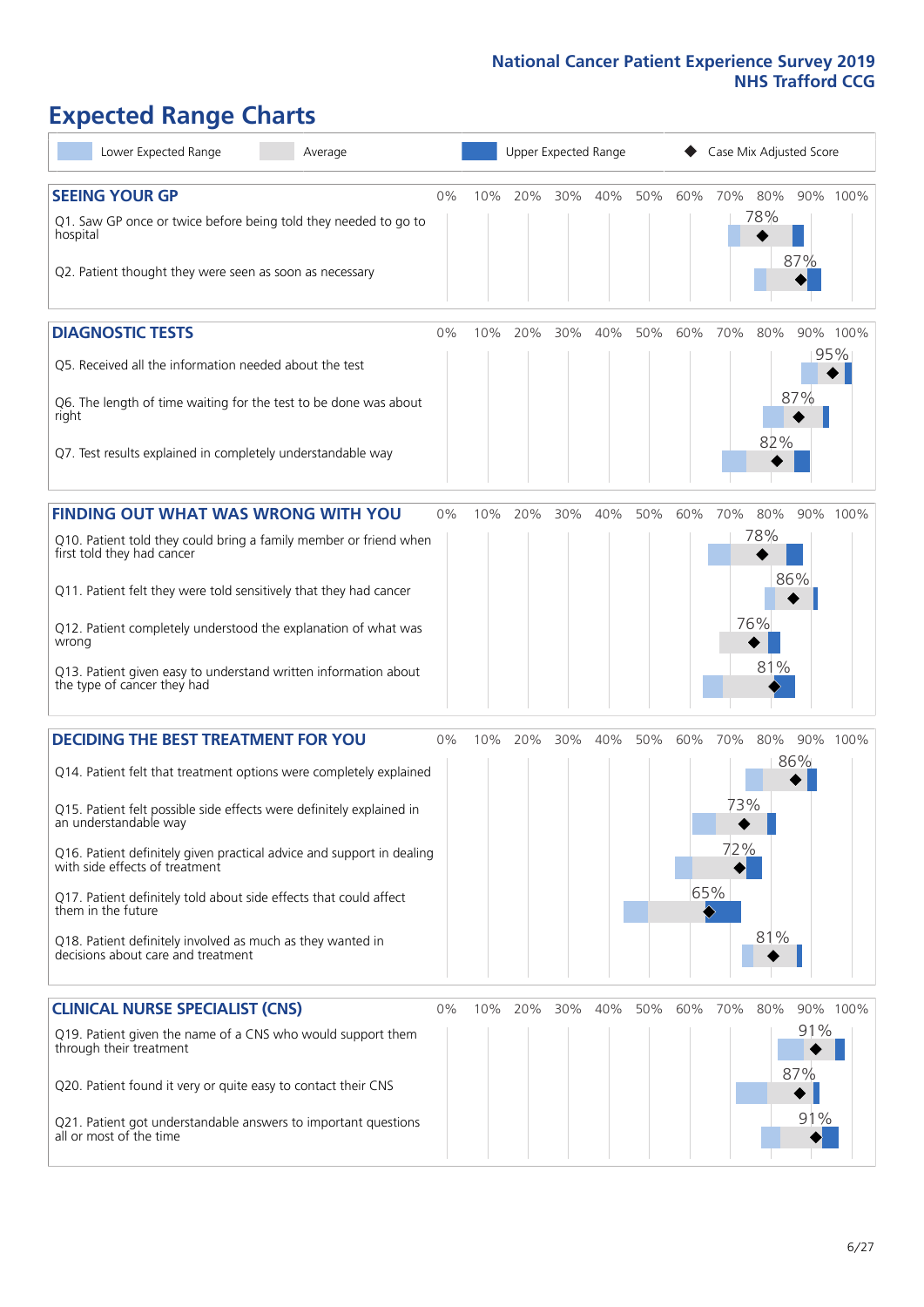# **Expected Range Charts**

| Lower Expected Range<br>Average                                                                                                                                                                            |    | Upper Expected Range |         |     |     |          |          | Case Mix Adjusted Score |            |     |          |  |  |
|------------------------------------------------------------------------------------------------------------------------------------------------------------------------------------------------------------|----|----------------------|---------|-----|-----|----------|----------|-------------------------|------------|-----|----------|--|--|
| <b>SUPPORT FOR PEOPLE WITH CANCER</b><br>Q22. Hospital staff gave information about support or self-help<br>groups for people with cancer                                                                  | 0% | 10%                  | 20%     | 30% | 40% | 50%      | 60%      | 70%                     | 80%<br>83% | 90% | 90% 100% |  |  |
| Q23. Hospital staff discussed or gave information about the impact<br>cancer could have on day to day activities<br>Q24. Hospital staff gave information on getting financial help or<br>possible benefits |    |                      |         |     |     |          | 62%      |                         |            |     |          |  |  |
| Q25. Hospital staff told patient they could get free prescriptions                                                                                                                                         |    |                      |         |     |     |          |          |                         | 82%        |     |          |  |  |
| <b>OPERATIONS</b>                                                                                                                                                                                          | 0% | 10%                  | 20%     | 30% | 40% | 50%      | 60%      | 70%                     | 80%        |     | 90% 100% |  |  |
| Q27. Beforehand, patient had all the information needed about the<br>operation                                                                                                                             |    |                      |         |     |     |          |          |                         |            |     | 95%      |  |  |
| Q28. Afterwards, staff completely explained how operation had<br>gone in understandable way                                                                                                                |    |                      |         |     |     |          |          |                         | 84%        |     |          |  |  |
| <b>HOSPITAL CARE AS AN INPATIENT</b>                                                                                                                                                                       | 0% |                      | 10% 20% | 30% | 40% | 50%      | 60%      | 70%                     | 80%        |     | 90% 100% |  |  |
| Q30. Hospital staff didn't talk in front of patient as if patient wasn't<br>there                                                                                                                          |    |                      |         |     |     |          |          |                         | 81%        |     |          |  |  |
| Q31. Patient had confidence and trust in all doctors treating them                                                                                                                                         |    |                      |         |     |     |          |          |                         |            | 86% |          |  |  |
| Q32. Patient's family or someone close definitely felt able to talk to<br>a doctor                                                                                                                         |    |                      |         |     |     |          |          | 71%                     |            |     |          |  |  |
| Q33. Patient had confidence and trust in all the ward nurses<br>treating them                                                                                                                              |    |                      |         |     |     |          |          |                         | 75%        |     |          |  |  |
| Q34. Patient thought there were always or nearly always enough<br>nurses on duty to care for them                                                                                                          |    |                      |         |     |     |          | 62%<br>♦ |                         |            |     |          |  |  |
| Q35. All hospital staff asked patient what name they prefer to be<br>called by                                                                                                                             |    |                      |         |     |     |          |          | 72%                     |            |     |          |  |  |
| Q36. Patient always given enough privacy when discussing<br>condition or treatment                                                                                                                         |    |                      |         |     |     |          |          |                         |            | 91% |          |  |  |
| Q37. Patient definitely found hospital staff to discuss worries or<br>fears during their inpatient visit                                                                                                   |    |                      |         |     |     | 53%<br>◆ |          |                         |            |     |          |  |  |
| Q38. Hospital staff definitely did everything they could to help<br>control pain                                                                                                                           |    |                      |         |     |     |          |          |                         | 81%        |     |          |  |  |
| Q39. Patient always felt they were treated with respect and dignity<br>while in hospital                                                                                                                   |    |                      |         |     |     |          |          |                         |            | 89% |          |  |  |
| Q40. Patient given clear written information about what should or<br>should not do after leaving hospital                                                                                                  |    |                      |         |     |     |          |          |                         |            | 90% |          |  |  |
| Q41. Hospital staff told patient who to contact if worried about<br>condition or treatment after leaving hospital                                                                                          |    |                      |         |     |     |          |          |                         |            |     | 97%      |  |  |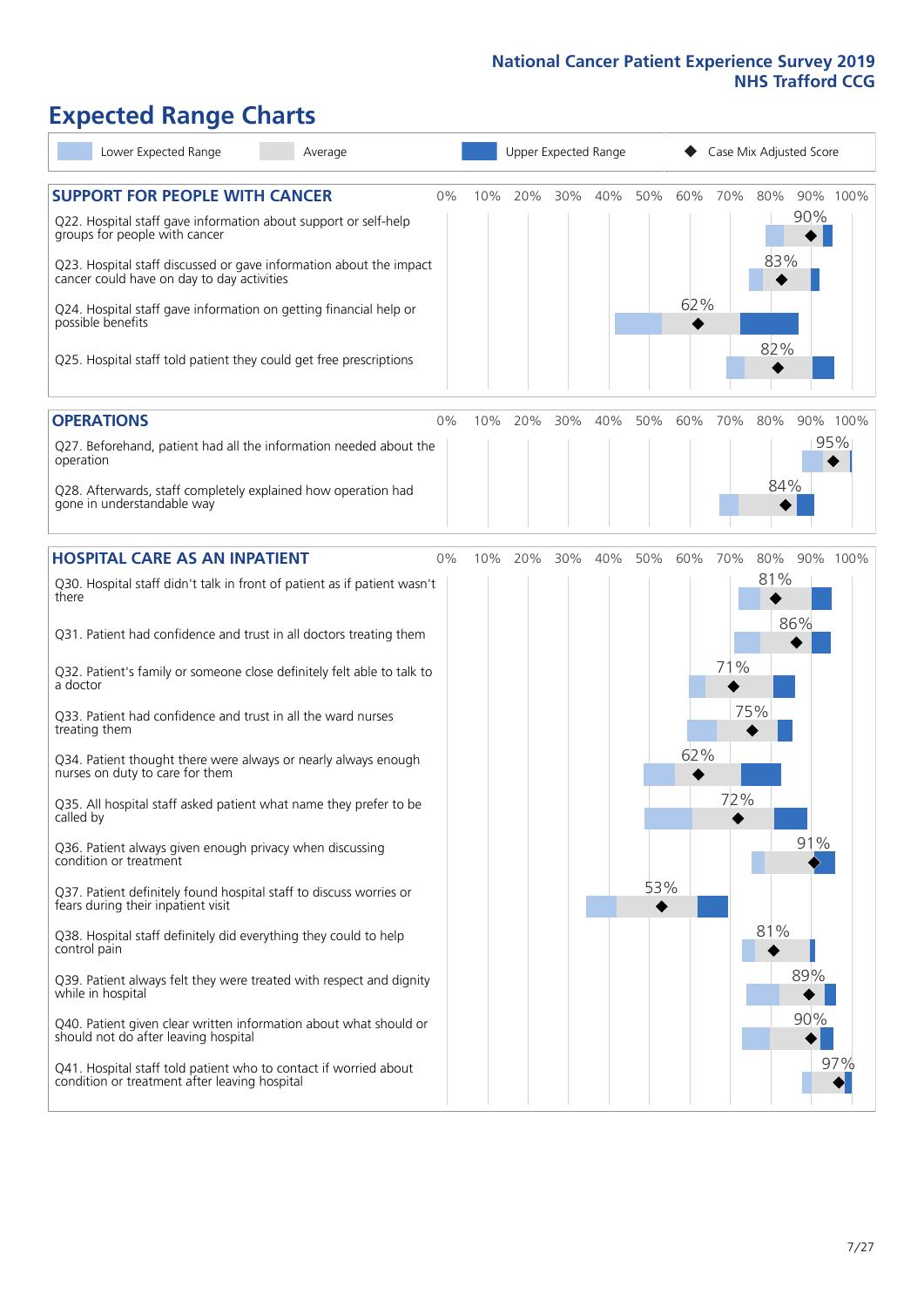# **Expected Range Charts**

| Lower Expected Range                                                                                                                                                                                                                                                                                                                                                                                                                                                                                                                                                                                                                    | Average |          | Upper Expected Range |     |     |            |                 | Case Mix Adjusted Score |     |                   |          |                 |  |  |
|-----------------------------------------------------------------------------------------------------------------------------------------------------------------------------------------------------------------------------------------------------------------------------------------------------------------------------------------------------------------------------------------------------------------------------------------------------------------------------------------------------------------------------------------------------------------------------------------------------------------------------------------|---------|----------|----------------------|-----|-----|------------|-----------------|-------------------------|-----|-------------------|----------|-----------------|--|--|
| <b>HOSPITAL CARE AS A DAY PATIENT / OUTPATIENT 0%</b><br>Q43. Patient definitely found hospital staff to discuss worries or<br>fears during their outpatient or day case visit<br>Q44. Cancer doctor had the right documents at patient's last<br>outpatient appointment<br>Q46. Beforehand patient completely had all information needed<br>about radiotherapy treatment<br>Q47. Patient completely given understandable information about<br>whether radiotherapy was working<br>Q49. Beforehand patient completely had all information needed<br>about chemotherapy treatment<br>Q50. Patient given enough information about whether |         |          | 10%                  | 20% | 30% | 40%        | 50%             | 60% 70%<br>55%<br>63%   | 67% | 80%<br>81%<br>81% |          | 90% 100%<br>96% |  |  |
| chemotherapy was working in a completely understandable way<br><b>HOME CARE AND SUPPORT</b>                                                                                                                                                                                                                                                                                                                                                                                                                                                                                                                                             |         | 0%       | 10%                  | 20% | 30% | 40%        | 50%             | 60%                     | 70% | 80%               |          | 90% 100%        |  |  |
| Q51. Hospital staff definitely gave family or someone close all the<br>information needed to help care at home<br>Q52. Patient definitely given enough support from health or social<br>services during treatment<br>Q53. Patient definitely given enough support from health or social<br>services after treatment                                                                                                                                                                                                                                                                                                                     |         |          |                      |     |     |            |                 | 62%<br>58%<br>57%       |     |                   |          |                 |  |  |
| <b>CARE FROM YOUR GENERAL PRACTICE</b><br>Q54. GP given enough information about patient's condition and<br>treatment<br>Q55. General practice staff definitely did everything they could to<br>support patient during treatment                                                                                                                                                                                                                                                                                                                                                                                                        |         | $0\%$    | 10%                  | 20% | 30% | 40%        | 50%             | 60%<br>61%              | 70% | 80%               | 90%      | 90% 100%        |  |  |
| <b>YOUR OVERALL NHS CARE</b><br>Q56. Different people treating and caring for patient always work<br>well together to give best possible care<br>Q57. Patient given a care plan<br>Q58. Overall the administration of care was good or very good<br>Q59. Patient felt length of time for attending clinics and<br>appointments for cancer was about right<br>Q60. Someone discussed with patient whether they would like to<br>take part in cancer research                                                                                                                                                                             |         | 0%       | 10%                  | 20% | 30% | 40%<br>39% | 50%<br>49%<br>♦ | 60%<br>65%<br>♦         | 70% | 80%<br>75%        | 87%      | 90% 100%        |  |  |
| Q61. Patient's average rating of care scored from very poor to very<br>good                                                                                                                                                                                                                                                                                                                                                                                                                                                                                                                                                             |         | $\Omega$ |                      | 2   | 3   | 4          | 5               | 6                       |     | 8                 | 9<br>8.8 | 10              |  |  |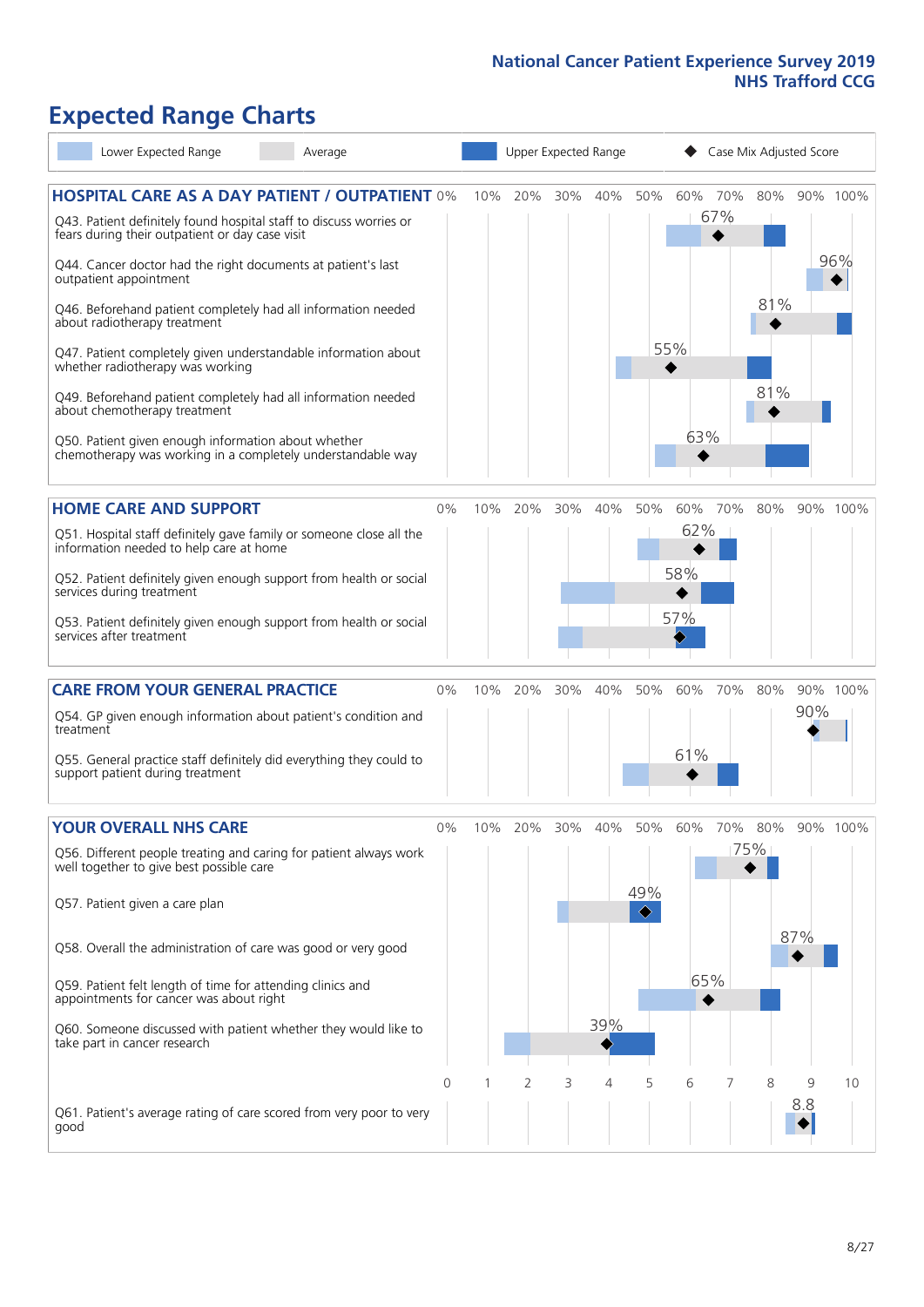# **Comparability Tables**

\* Indicates where a score has been suppressed because there are less than 21 responses.

\*\* No score available for 2018.

 $\triangle$  or  $\nabla$ 

Change 2018-2019: Indicates where 2019 score is significantly higher or lower than 2018 score Change Overall: Indicates significant change overall (2015, 2016, 2017, 2018 and 2019).

Adjusted Score below Lower Expected Range Adjusted Score between Upper and Lower Expected Ranges Adjusted Score above Upper Expected Range

|                                                                             | Case Mix Adjusted Scores<br>Unadjusted Scores |               |           |               |                                               |         |               |                |                                     |                   |
|-----------------------------------------------------------------------------|-----------------------------------------------|---------------|-----------|---------------|-----------------------------------------------|---------|---------------|----------------|-------------------------------------|-------------------|
|                                                                             | 2018<br>n                                     | 2018<br>Score | 2019<br>n | 2019<br>Score | $\sqrt{Change} _{Change}$<br>$2018 -$<br>2019 | Overall | 2019<br>Score | Lower<br>Range | Upper<br>Expected Expected<br>Range | National<br>Score |
| <b>SEEING YOUR GP</b>                                                       |                                               |               |           |               |                                               |         |               |                |                                     |                   |
| Q1. Saw GP once or twice before being told they needed to go<br>to hospital | 158                                           | 84%           | 149       | 77%           |                                               |         | 78%           | 72%            | 85%                                 | 79%               |
| Q2. Patient thought they were seen as soon as necessary                     | 236                                           | 87%           | 201       | 87%           |                                               |         | 87%           | 79%            | 89%                                 | 84%               |
| <b>DIAGNOSTIC TESTS</b>                                                     |                                               |               |           |               |                                               |         |               |                |                                     |                   |

| O5. Received all the information needed about the test                    | $**$ | **  |      | 95% |  | 95% | 92% | 98% | 95% |
|---------------------------------------------------------------------------|------|-----|------|-----|--|-----|-----|-----|-----|
| Q6. The length of time waiting for the test to be done was<br>about right |      | 87% | 74 ` | 86% |  | 87% | 83% | 93% | 88% |
| Q7. Test results explained in completely understandable way               | 212  | 83% | 76   | 81% |  | 82% | 74% | 86% | 80% |

| <b>FINDING OUT WHAT WAS WRONG WITH YOU</b> |  |
|--------------------------------------------|--|
|--------------------------------------------|--|

| Q10. Patient told they could bring a family member or friend<br>when first told they had cancer | 215 | 80% | 191 | 77% |  | 78% | 70% | 84% | 77% |
|-------------------------------------------------------------------------------------------------|-----|-----|-----|-----|--|-----|-----|-----|-----|
| Q11. Patient felt they were told sensitively that they had cancer                               | 237 | 90% | 203 | 85% |  | 86% | 81% | 91% | 86% |
| Q12. Patient completely understood the explanation of what<br>was wrong                         | 239 | 77% | 203 | 76% |  | 76% | 67% | 79% | 73% |
| Q13. Patient given easy to understand written information<br>about the type of cancer they had  | 207 | 74% | 183 | 80% |  | 81% | 68% | 81% | 74% |

|  |  | DECIDING THE BEST TREATMENT FOR YOU |
|--|--|-------------------------------------|
|--|--|-------------------------------------|

| Q14. Patient felt that treatment options were completely<br>explained                                   | 202  | 84% | 179 | 86% | 86% | 78% | 89% | 83% |
|---------------------------------------------------------------------------------------------------------|------|-----|-----|-----|-----|-----|-----|-----|
| Q15. Patient felt possible side effects were definitely explained<br>in an understandable way           | 223  | 72% | 192 | 73% | 73% | 66% | 79% | 73% |
| Q16. Patient definitely given practical advice and support in<br>dealing with side effects of treatment | 223  | 71% | 193 | 72% | 72% | 61% | 74% | 67% |
| Q17. Patient definitely told about side effects that could affect<br>them in the future                 | 211  | 60% | 184 | 65% | 65% | 50% | 64% | 57% |
| Q18. Patient definitely involved as much as they wanted in<br>decisions about care and treatment        | $**$ | **  | 200 | 81% | 81% | 76% | 86% | 81% |

| <b>CLINICAL NURSE SPECIALIST (CNS)</b>                                                    |     |     |     |     |  |     |     |     |     |
|-------------------------------------------------------------------------------------------|-----|-----|-----|-----|--|-----|-----|-----|-----|
| Q19. Patient given the name of a CNS who would support them<br>through their treatment    | 232 | 92% | 194 | 91% |  | 91% | 88% | 96% | 92% |
| Q20. Patient found it very or quite easy to contact their CNS                             | 195 | 88% | 163 | 87% |  | 87% | 79% | 91% | 85% |
| Q21. Patient got understandable answers to important<br>questions all or most of the time |     | 92% | 153 | 92% |  | 91% | 82% | 93% | 87% |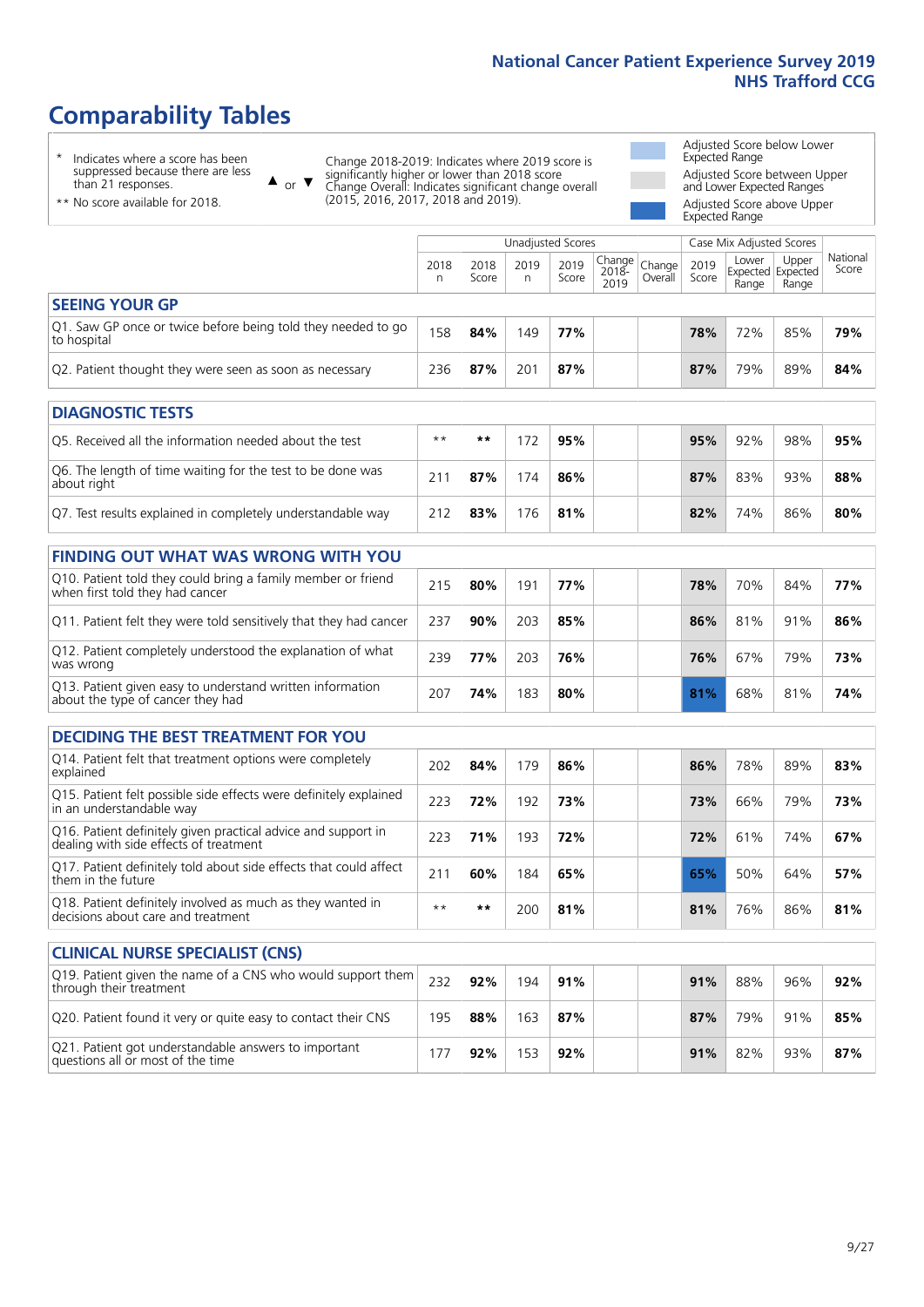# **Comparability Tables**

\* Indicates where a score has been suppressed because there are less than 21 responses.

\*\* No score available for 2018.

 $\triangle$  or  $\nabla$ 

Change 2018-2019: Indicates where 2019 score is significantly higher or lower than 2018 score Change Overall: Indicates significant change overall (2015, 2016, 2017, 2018 and 2019).

Adjusted Score below Lower Expected Range Adjusted Score between Upper and Lower Expected Ranges Adjusted Score above Upper Expected Range

|                                                                                                                   |              |               |           | <b>Unadjusted Scores</b> |                         |                   |               | Case Mix Adjusted Scores            |                |                   |
|-------------------------------------------------------------------------------------------------------------------|--------------|---------------|-----------|--------------------------|-------------------------|-------------------|---------------|-------------------------------------|----------------|-------------------|
|                                                                                                                   | 2018<br>n    | 2018<br>Score | 2019<br>n | 2019<br>Score            | Change<br>2018-<br>2019 | Change<br>Overall | 2019<br>Score | Lower<br>Expected Expected<br>Range | Upper<br>Range | National<br>Score |
| <b>SUPPORT FOR PEOPLE WITH CANCER</b>                                                                             |              |               |           |                          |                         |                   |               |                                     |                |                   |
| Q22. Hospital staff gave information about support or self-help<br>groups for people with cancer                  | 179          | 87%           | 167       | 90%                      |                         |                   | 90%           | 83%                                 | 93%            | 88%               |
| Q23. Hospital staff discussed or gave information about the<br>impact cancer could have on day to day activities  | 158          | 86%           | 145       | 83%                      |                         |                   | 83%           | 78%                                 | 90%            | 84%               |
| Q24. Hospital staff gave information on getting financial help or<br>possible benefits                            | 114          | 68%           | 99        | 63%                      |                         |                   | 62%           | 53%                                 | 72%            | 63%               |
| Q25. Hospital staff told patient they could get free prescriptions                                                | 86           | 81%           | 80        | 83%                      |                         |                   | 82%           | 74%                                 | 90%            | 82%               |
| <b>OPERATIONS</b>                                                                                                 |              |               |           |                          |                         |                   |               |                                     |                |                   |
| Q27. Beforehand, patient had all the information needed about<br>the operation                                    | 136          | 97%           | 122       | 95%                      |                         |                   | 95%           | 93%                                 | 100%           | 96%               |
| Q28. Afterwards, staff completely explained how operation had<br>gone in understandable way                       | 132          | 77%           | 119       | 83%                      |                         |                   | 84%           | 72%                                 | 86%            | 79%               |
| <b>HOSPITAL CARE AS AN INPATIENT</b>                                                                              |              |               |           |                          |                         |                   |               |                                     |                |                   |
| Q30. Hospital staff didn't talk in front of patient as if patient<br>wasn't there                                 | $\star\star$ | **            | 131       | 82%                      |                         |                   | 81%           | 77%                                 | 90%            | 84%               |
| Q31. Patient had confidence and trust in all doctors treating<br>them                                             | $\star\star$ | **            | 131       | 86%                      |                         |                   | 86%           | 77%                                 | 90%            | 84%               |
| Q32. Patient's family or someone close definitely felt able to talk<br>to a doctor                                | $* *$        | **            | 108       | 70%                      |                         |                   | 71%           | 64%                                 | 81%            | 72%               |
| Q33. Patient had confidence and trust in all the ward nurses<br>treating them                                     | $**$         | **            | 131       | 75%                      |                         |                   | 75%           | 67%                                 | 82%            | 74%               |
| Q34. Patient thought there were always or nearly always<br>enough nurses on duty to care for them                 | $* *$        | **            | 131       | 62%                      |                         |                   | 62%           | 56%                                 | 73%            | 64%               |
| Q35. All hospital staff asked patient what name they prefer to<br>be called by                                    | $**$         | **            | 127       | 72%                      |                         |                   | 72%           | 61%                                 | 81%            | 71%               |
| Q36. Patient always given enough privacy when discussing<br>condition or treatment                                | $* *$        | **            | 131       | 90%                      |                         |                   | 91%           | 78%                                 | 91%            | 85%               |
| Q37. Patient definitely found hospital staff to discuss worries or<br>fears during their inpatient visit          | $**$         | **            | 96        | 53%                      |                         |                   | 53%           | 42%                                 | 62%            | 52%               |
| Q38. Hospital staff definitely did everything they could to help<br>control pain                                  | $\star\star$ | $***$         | 119       | 81%                      |                         |                   | 81%           | 76%                                 | 90%            | 83%               |
| Q39. Patient always felt they were treated with respect and<br>dignity while in hospital                          | $\star\star$ | **            | 131       | 89%                      |                         |                   | 89%           | 82%                                 | 93%            | 88%               |
| Q40. Patient given clear written information about what should<br>or should not do after leaving hospital         | $**$         | **            | 120       | 89%                      |                         |                   | 90%           | 80%                                 | 92%            | 86%               |
| Q41. Hospital staff told patient who to contact if worried about<br>condition or treatment after leaving hospital | $**$         | **            | 123       | 97%                      |                         |                   | 97%           | 90%                                 | 98%            | 94%               |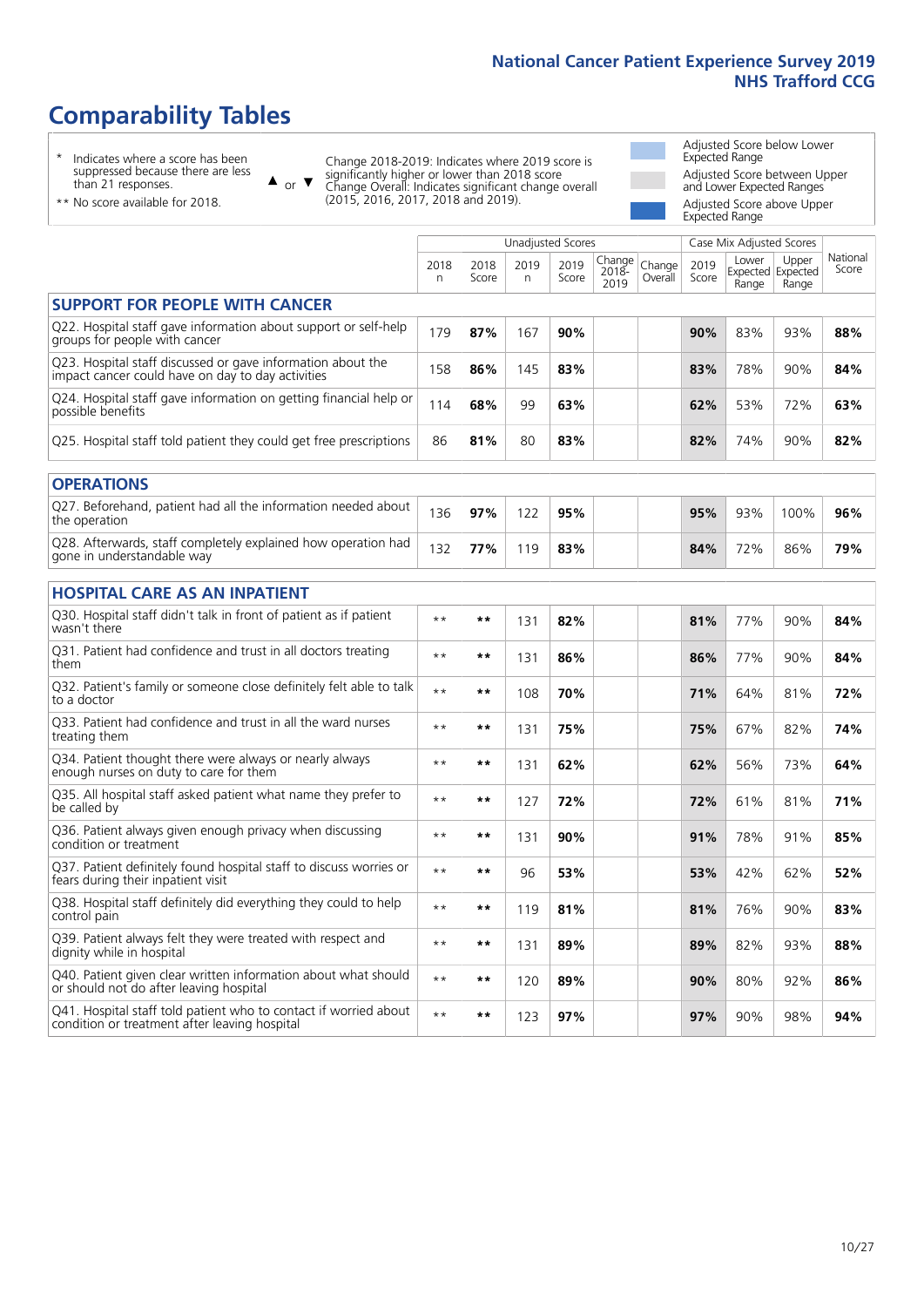# **Comparability Tables**

\* Indicates where a score has been suppressed because there are less than 21 responses.

\*\* No score available for 2018.

 $\triangle$  or  $\nabla$ 

Change 2018-2019: Indicates where 2019 score is significantly higher or lower than 2018 score Change Overall: Indicates significant change overall (2015, 2016, 2017, 2018 and 2019).

Adjusted Score below Lower Expected Range Adjusted Score between Upper and Lower Expected Ranges Adjusted Score above Upper Expected Range

|                                                                                                                       |              |               |            | Unadjusted Scores |                            |                   |               | Case Mix Adjusted Scores |                                     |                   |
|-----------------------------------------------------------------------------------------------------------------------|--------------|---------------|------------|-------------------|----------------------------|-------------------|---------------|--------------------------|-------------------------------------|-------------------|
|                                                                                                                       | 2018<br>n    | 2018<br>Score | 2019<br>n. | 2019<br>Score     | Change<br>$2018 -$<br>2019 | Change<br>Overall | 2019<br>Score | Lower<br>Range           | Upper<br>Expected Expected<br>Range | National<br>Score |
| <b>HOSPITAL CARE AS A DAY PATIENT / OUTPATIENT</b>                                                                    |              |               |            |                   |                            |                   |               |                          |                                     |                   |
| Q43. Patient definitely found hospital staff to discuss worries or<br>fears during their outpatient or day case visit | 160          | 69%           | 133        | 67%               |                            |                   | 67%           | 63%                      | 78%                                 | 71%               |
| Q44. Cancer doctor had the right documents at patient's last<br>outpatient appointment                                | 192          | 94%           | 162        | 96%               |                            |                   | 96%           | 93%                      | 99%                                 | 96%               |
| Q46. Beforehand patient completely had all information needed<br>about radiotherapy treatment                         | 45           | 89%           | 45         | 80%               |                            |                   | 81%           | 76%                      | 96%                                 | 86%               |
| Q47. Patient completely given understandable information<br>about whether radiotherapy was working                    | 35           | 66%           | 45         | 53%               |                            |                   | 55%           | 46%                      | 74%                                 | 60%               |
| Q49. Beforehand patient completely had all information needed<br>about chemotherapy treatment                         | 81           | 86%           | 72         | 81%               |                            |                   | 81%           | 76%                      | 93%                                 | 84%               |
| Q50. Patient given enough information about whether<br>chemotherapy was working in a completely understandable way    | 70           | 69%           | 69         | 64%               |                            |                   | 63%           | 57%                      | 79%                                 | 68%               |
| <b>HOME CARE AND SUPPORT</b>                                                                                          |              |               |            |                   |                            |                   |               |                          |                                     |                   |
|                                                                                                                       |              |               |            |                   |                            |                   |               |                          |                                     |                   |
| Q51. Hospital staff definitely gave family or someone close all<br>the information needed to help care at home        | 184          | 63%           | 167        | 63%               |                            |                   | 62%           | 52%                      | 67%                                 | 60%               |
| Q52. Patient definitely given enough support from health or<br>social services during treatment                       | 111          | 48%           | 107        | 58%               |                            |                   | 58%           | 41%                      | 63%                                 | 52%               |
| Q53. Patient definitely given enough support from health or<br>social services after treatment                        | 66           | 42%           | 71         | 58%               |                            |                   | 57%           | 33%                      | 57%                                 | 45%               |
| <b>CARE FROM YOUR GENERAL PRACTICE</b>                                                                                |              |               |            |                   |                            |                   |               |                          |                                     |                   |
| Q54. GP given enough information about patient's condition<br>and treatment                                           | 180          | 94%           | 165        | 90%               |                            |                   | 90%           | 92%                      | 98%                                 | 95%               |
| Q55. General practice staff definitely did everything they could<br>to support patient during treatment               | 136          | 61%           | 132        | 61%               |                            |                   | 61%           | 50%                      | 67%                                 | 58%               |
| <b>YOUR OVERALL NHS CARE</b>                                                                                          |              |               |            |                   |                            |                   |               |                          |                                     |                   |
| Q56. Different people treating and caring for patient always                                                          |              |               |            |                   |                            |                   |               |                          |                                     |                   |
| work well together to give best possible care                                                                         | $\star\star$ | $***$         | 196        | 74%               |                            |                   | 75%           | 67%                      | 79%                                 | 73%               |
| Q57. Patient given a care plan                                                                                        | 174          | 36%           | 155        | 48%               | ▲                          | ▲                 | 49%           | 30%                      | 45%                                 | 38%               |
| Q58. Overall the administration of care was good or very good                                                         | 231          | 86%           | 201        | 86%               |                            |                   | 87%           | 84%                      | 93%                                 | 89%               |
| Q59. Patient felt length of time for attending clinics and<br>appointments for cancer was about right                 | 231          | 67%           | 200        | 65%               |                            |                   | 65%           | 61%                      | 77%                                 | 69%               |
| Q60. Someone discussed with patient whether they would like<br>to take part in cancer research                        | 222          | 34%           | 190        | 40%               |                            |                   | 39%           | 21%                      | 40%                                 | 30%               |
| Q61. Patient's average rating of care scored from very poor to<br>very good                                           | 228          | 8.9           | 194        | 8.8               |                            |                   | 8.8           | 8.6                      | 9.0                                 | 8.8               |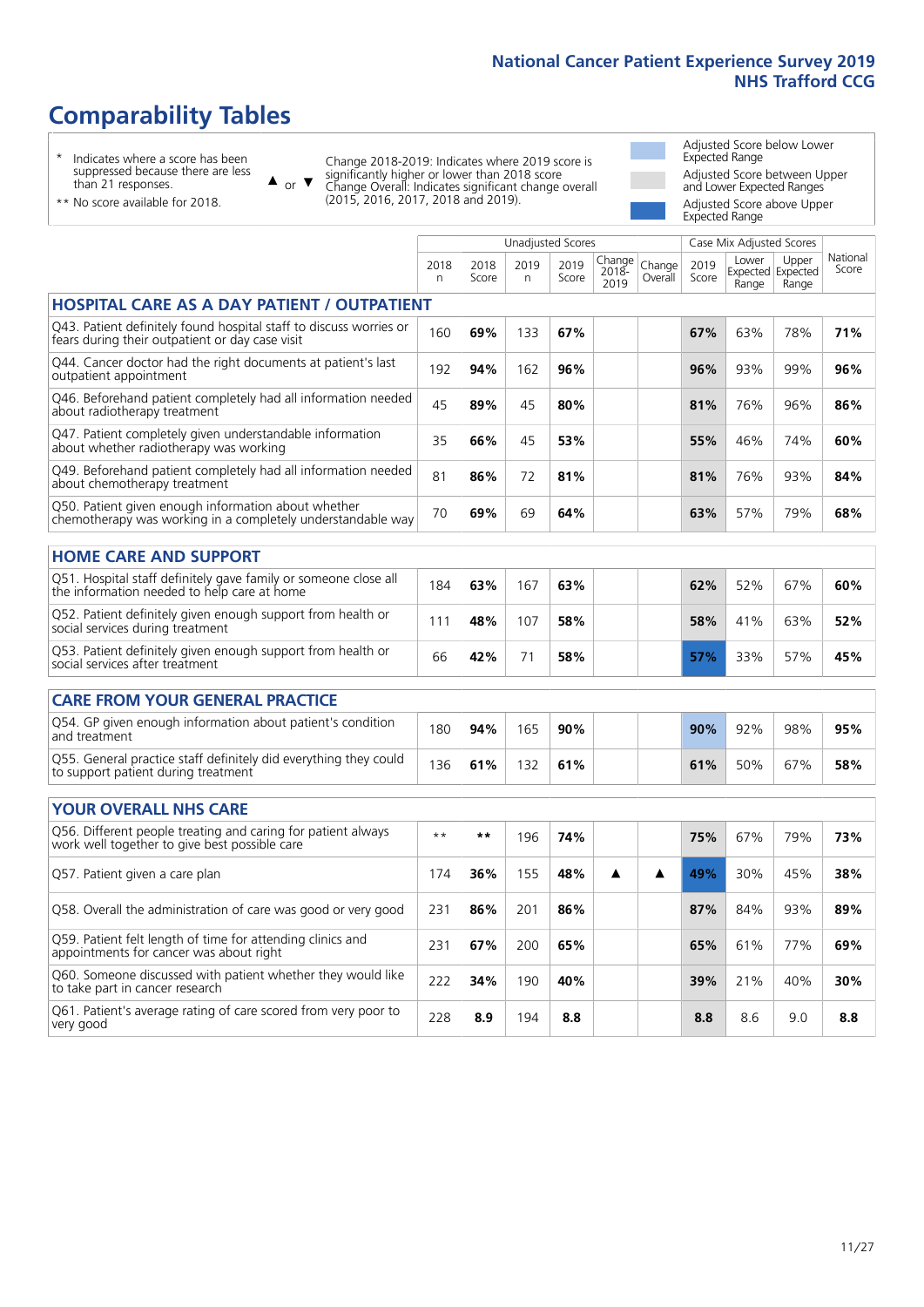- \* Indicates where a score has been suppressed because there are less than 21 responses.
- n.a. Indicates that there were no respondents for that tumour group.

| <b>SEEING YOUR GP</b>                           |            |              |               |            |                    |                |                  |         |          |         |         | Tumour Group    |                                                           |         |                |  |  |  |  |
|-------------------------------------------------|------------|--------------|---------------|------------|--------------------|----------------|------------------|---------|----------|---------|---------|-----------------|-----------------------------------------------------------|---------|----------------|--|--|--|--|
|                                                 |            | Brain<br>CNS | <b>Breast</b> | Colorectal | ᠊ᢛ<br>Gynaecologic | Haematological | Head and<br>Neck | Lung    | Prostate | Sarcoma | Skin    | Upper<br>Gastro | $\sigma$<br>Irologica                                     | Other   | All<br>Cancers |  |  |  |  |
| Q1. Saw GP once or twice before being told they | CCG        |              | n.a. 100% 73% |            |                    | 59%            | $\star$          | $\star$ | 86%      | $\star$ | $\star$ | $\star$         | $\star$                                                   | $\star$ | 77%            |  |  |  |  |
| needed to go to hospital                        | National   | 59%          |               |            | 94% 75% 77%        |                |                  |         |          |         |         |                 | 67%   79%   71%   82%   71%   90%   74%   83%   74%   79% |         |                |  |  |  |  |
| Q2. Patient thought they were seen as soon as   | <b>CCG</b> | n.a.         |               | 94% 84%    | $\star$            | 80%            | $\star$          | $\star$ | 93%      | $\star$ | $\star$ | $\star$         | $\star$                                                   | $\star$ | 87%            |  |  |  |  |
| necessary                                       | National   | 79%          |               | 89% 83%    |                    |                |                  |         |          |         |         |                 | 81%   82%   81%   84%   86%   69%   85%   79%   85%   79% |         | 84%            |  |  |  |  |

#### **DIAGNOSTIC TESTS** Tumour Group

|                                                   |                                          | Brain | Breast      | ╮<br>olorectal<br>LGT<br>$\cup$ | ᢛ<br>Gynaecologic | Haematological | Head and<br>Neck | Lung    | Prostate | Sarcoma | Skin    | Upper<br>Gastro | Urologica                                                       | Other   | All<br>Cancers |
|---------------------------------------------------|------------------------------------------|-------|-------------|---------------------------------|-------------------|----------------|------------------|---------|----------|---------|---------|-----------------|-----------------------------------------------------------------|---------|----------------|
| Q5. Received all the information needed about     | <b>CCG</b>                               | n.a.  | 97% 96%     |                                 | $\star$           | 88%            | $\star$          | $\star$ | 92%      | $\star$ | $\star$ | $\star$         | $\star$                                                         | $\star$ | 95%            |
| the test                                          | National                                 | 93%   | 95%         | 95%                             | 93%               | 95%            | 93%              | 95%     | 95%      | 93%     | 96%     | 95%             | 95%                                                             | 95%     | 95%            |
| Q6. The length of time waiting for the test to be | <b>CCG</b>                               | n.a.  | 90%         | 89%                             | $\star$           | 84%            | $\star$          | $\star$ | 92%      |         | $\star$ | $\star$         | $\star$                                                         | $\star$ | 86%            |
| done was about right                              | National                                 |       | 84% 91% 88% |                                 |                   |                |                  |         |          |         |         |                 | 86%   89%   88%   87%   87%   81%   87%   84%   87%   86%   88% |         |                |
| Q7. Test results explained in completely          | <b>CCG</b>                               | n.a.  |             | 79% 90%                         | $\star$           | 75%            | $\star$          | $\star$ | 84%      | $\star$ | $\star$ | $\star$         | $\star$                                                         | $\star$ | 81%            |
| understandable way                                | National 71% 83% 82% 77% 77% 79% 80% 80% |       |             |                                 |                   |                |                  |         |          |         |         |                 | 78% 84% 75% 80% 76% 80%                                         |         |                |

|                                                             | <b>FINDING OUT WHAT WAS WRONG WITH YOU</b> |       |               |                             |                |                 |                        |             |          |         |         |                 |            |         |                |
|-------------------------------------------------------------|--------------------------------------------|-------|---------------|-----------------------------|----------------|-----------------|------------------------|-------------|----------|---------|---------|-----------------|------------|---------|----------------|
|                                                             |                                            | Brain | <b>Breast</b> | ╮<br>olorectal.<br>LGT<br>Ũ | Gynaecological | Haematological  | ad and<br>Neck<br>Head | Lung        | Prostate | Sarcoma | Skin    | Upper<br>Gastro | Jrological | Other   | All<br>Cancers |
| Q10. Patient told they could bring a family                 | <b>CCG</b>                                 | n.a.  | 81%           | 90%                         |                | 72%             | $\star$                | $\star$     | 77%      | $\star$ | $\star$ | $\star$         | $\star$    | $\star$ | 77%            |
| member or friend when first told they had cancer            | National                                   | 85%   | 82%           | 82%                         | 71%            | 71%             | 71%                    | 77%         | 79%      | 73%     | 69%     | 76%             | 73%        | 75%     | 77%            |
| Q11. Patient felt they were told sensitively that           | <b>CCG</b>                                 | n.a.  | 88%           | 88%                         |                | 77%             | $\star$                | $\star$     | 78%      | $\star$ | $\star$ | $\star$         | $\star$    | $\star$ | 85%            |
| they had cancer                                             | National                                   | 79%   | 89% 87%       |                             | 82%            |                 |                        | 84% 87% 83% | 86%      | 84%     | 89%     | 81%             | 84% 83%    |         | 86%            |
| Q12. Patient completely understood the                      | <b>CCG</b>                                 | n.a.  | 82%           | 72%                         |                | 70%             | $\star$                | $\star$     | 78%      | $\star$ | $\star$ | $\star$         | $\star$    | $\star$ | 76%            |
| explanation of what was wrong                               | National                                   | 66%   | 77%           | 79%                         | 73%            | 60%             | 78%                    | 76%         | 79%      | 67%     | 80%     | 70%             | 77%        | 70%     | 73%            |
| <b>CCG</b><br>Q13. Patient given easy to understand written |                                            | n.a.  | 82%           | 177%                        | $\star$        | 90%             | $\star$                | $\star$     | 81%      | $\star$ | $\star$ | $\star$         | $\star$    | $\star$ | 80%            |
| information about the type of cancer they had               | National                                   | 66%   | 78%           | 73%                         | 71%            | 76% 69% 67% 83% |                        |             |          | 67%     | 84%     |                 | 67% 74%    | 65%     | 74%            |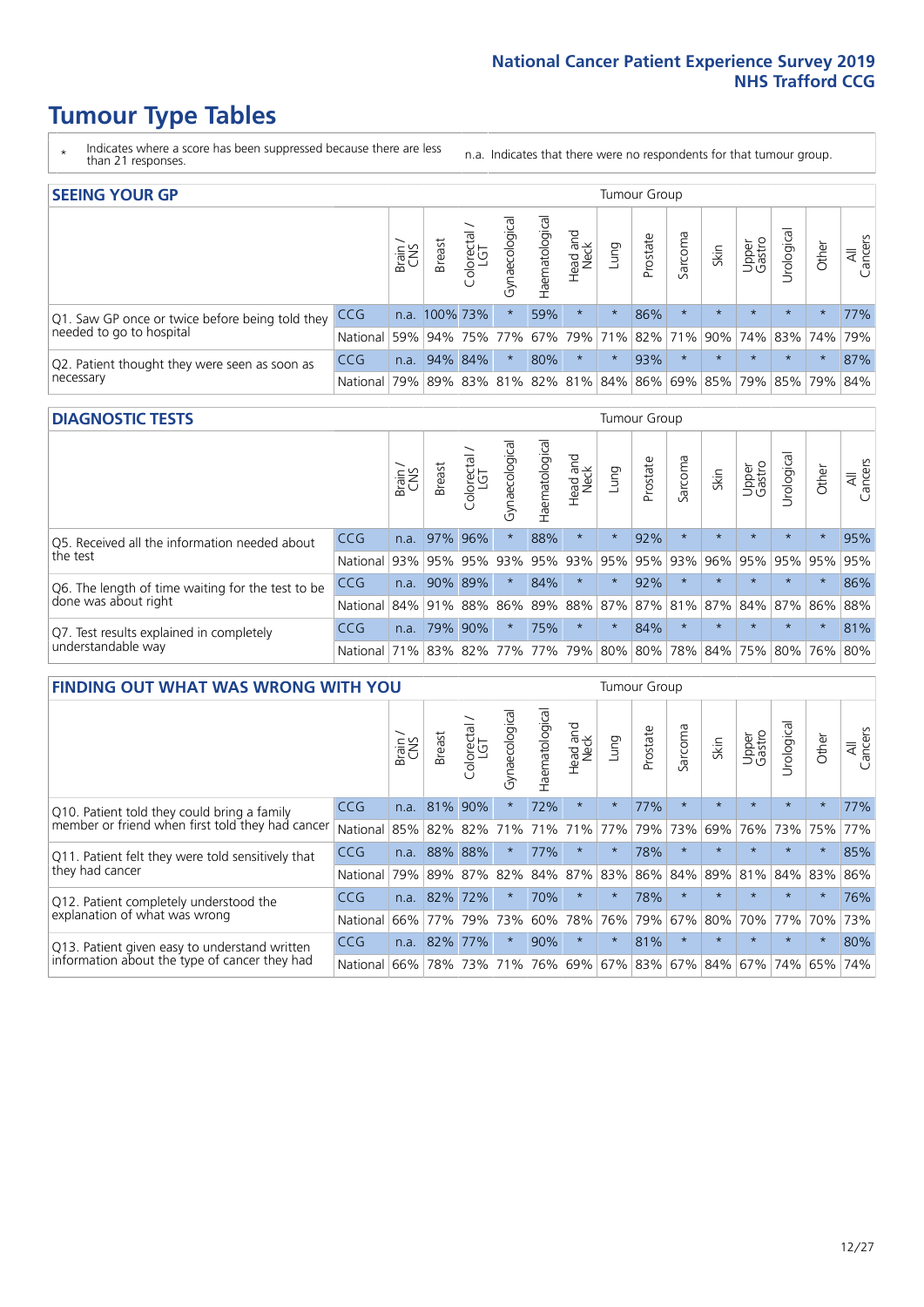- \* Indicates where a score has been suppressed because there are less than 21 responses.
- n.a. Indicates that there were no respondents for that tumour group.

| <b>DECIDING THE BEST TREATMENT FOR YOU</b>               | <b>Tumour Group</b> |       |               |                             |                |                |                         |         |                                         |                      |         |                 |            |         |                |
|----------------------------------------------------------|---------------------|-------|---------------|-----------------------------|----------------|----------------|-------------------------|---------|-----------------------------------------|----------------------|---------|-----------------|------------|---------|----------------|
|                                                          |                     | Brain | <b>Breast</b> | olorectal.<br>LGT<br>$\cup$ | Gynaecological | Haematological | ead and<br>Neck<br>Head | Lung    | Prostate                                | arcoma<br>$\sqrt{ }$ | Skin    | Upper<br>Gastro | Jrological | Other   | All<br>Cancers |
| CCG<br>Q14. Patient felt that treatment options were     |                     | n.a.  | 82%           | 93%                         | $\star$        | 81%            | $\star$                 | $\star$ | 89%                                     | $\star$              | $\star$ | $\star$         | $\star$    | $\star$ | 86%            |
| completely explained                                     | National            | 85%   | 85%           | 85%                         | 85%            | 82%            | 87%                     | 84%     | 83%                                     | 83%                  | 89%     | 81%             | 83%        | 79%     | 83%            |
| Q15. Patient felt possible side effects were             | CCG                 | n.a.  | 85%           | 79%                         | $\star$        | 77%            | $\star$                 | $\star$ | 76%                                     | $\star$              |         | $\star$         | $\star$    | $\star$ | 73%            |
| definitely explained in an understandable way            | National            | 69%   | 74%           | 76%                         | 75%            | 69%            | 73%                     | 74%     | 73%                                     | 73%                  | 77%     | 72%             | 71%        | 70%     | 73%            |
| Q16. Patient definitely given practical advice and       | <b>CCG</b>          | n.a.  | 74%           | 77%                         | $\star$        | 84%            | $\star$                 | $\star$ | 70%                                     | $\star$              | $\star$ | $\star$         | $\star$    | $\star$ | 72%            |
| support in dealing with side effects of treatment        | National            | 63%   | 70%           | 70%                         | 69%            | 65%            | 70%                     | 69%     | 65%                                     | 66%                  | 71%     | 66%             | 63%        | 64%     | 67%            |
| Q17. Patient definitely told about side effects          | <b>CCG</b>          | n.a.  | 75%           | 48%                         | $\star$        | 57%            | $\star$                 | $\star$ | 79%                                     | $\star$              | $\star$ | $\star$         | $\star$    | $\star$ | 65%            |
| that could affect them in the future                     | National            | 62%   | 57%           | 59%                         | 56%            | 51%            | 64%                     | 56%     | 66%                                     | 54%                  | 66%     | 53%             | 56%        | 52%     | 57%            |
| Q18. Patient definitely involved as much as they         | CCG                 | n.a.  | 79%           | 81%                         | $\star$        | 81%            | $\star$                 | $\star$ | 92%                                     | $\star$              | $\star$ | $\star$         | $\star$    | $\star$ | 81%            |
| wanted in decisions about care and treatment<br>National |                     | 79%   |               |                             |                |                |                         |         | 81% 83% 81% 80% 81% 81% 84% 81% 87% 79% |                      |         |                 | 79%        | 78% 81% |                |

#### **CLINICAL NURSE SPECIALIST (CNS)** Tumour Group

|                                             |            | Brain | <b>Breast</b> | Colorectal<br>LGT | $\sigma$<br>Gynaecologic | Haematological | Head and<br>Neck | Lung    | Prostate | Sarcoma | Skin                        | Upper<br>Gastro | Urologica       | Other   | All<br>Cancers |
|---------------------------------------------|------------|-------|---------------|-------------------|--------------------------|----------------|------------------|---------|----------|---------|-----------------------------|-----------------|-----------------|---------|----------------|
| Q19. Patient given the name of a CNS who    | <b>CCG</b> | n.a.  |               | 97% 93%           |                          | 94%            | $\star$          | $\star$ | 92%      | $\star$ | $\star$                     | $\star$         | $\star$         | $\star$ | 91%            |
| would support them through their treatment  | National   | 95%   | 95%           | 92%               | 95%                      | 92%            | 91%              | 94%     | 91%      | 91%     | 91%                         | 93%             | 85%             | 89%     | 92%            |
| Q20. Patient found it very or quite easy to | <b>CCG</b> | n.a.  | 91% 93%       |                   | $\star$                  | 96%            | $\star$          | $\star$ | 68%      |         | $\star$                     | $\star$         | $\star$         | $\star$ | 87%            |
| contact their CNS                           | National   | 86%   | $84\%$        | 88%               | 85%                      |                | 87% 86% 86%      |         | 80%      | 86%     | 90%                         |                 | 85% 83% 83% 85% |         |                |
| Q21. Patient got understandable answers to  | <b>CCG</b> | n.a.  | 93%           | 89%               | $\star$                  | 93%            | $\star$          | $\star$ | $\star$  | $\star$ | $\star$                     | $\star$         | $\star$         | $\star$ | 92%            |
| important questions all or most of the time | National   | 82%   | 87%           | 89%               |                          |                |                  |         |          |         | 86% 89% 88% 86% 87% 87% 93% |                 | 86% 87% 86% 87% |         |                |

| <b>SUPPORT FOR PEOPLE WITH CANCER</b>                                                               |            |       |               |            |                |                |                     |         |          | Tumour Group             |         |                 |           |         |                |
|-----------------------------------------------------------------------------------------------------|------------|-------|---------------|------------|----------------|----------------|---------------------|---------|----------|--------------------------|---------|-----------------|-----------|---------|----------------|
|                                                                                                     |            | Brain | <b>Breast</b> | Colorectal | Gynaecological | Haematological | and<br>Neck<br>Head | Lung    | Prostate | arcoma<br>$\overline{2}$ | Skin    | Upper<br>Gastro | Urologica | Other   | All<br>Cancers |
| Q22. Hospital staff gave information about<br>support or self-help groups for people with<br>cancer | CCG.       | n.a.  | 91%           | 93%        | $\star$        | 85%            | $\star$             | $\star$ | 91%      | $\star$                  | $\star$ | $\star$         | $\star$   | $\star$ | 90%            |
|                                                                                                     | National   | 92%   | 92%           | 88%        | 87%            | 86%            | 88%                 | 87%     | 91%      | 86%                      | 90%     | 88%             | 81%       | 83%     | 88%            |
| Q23. Hospital staff discussed or gave information<br>about the impact cancer could have on day to   | CCG.       | n.a.  | 88%           | 83%        | $\star$        | 91%            | $\star$             | $\star$ | 86%      | $\star$                  | $\star$ | $\star$         | $\star$   | $\star$ | 83%            |
| day activities                                                                                      | National   | 84%   | 86%           | 85%        | 82%            | 84%            | 84%                 | 83%     | 88%      | 81%                      | 86%     | 83%             | 78%       | 79%     | 84%            |
| Q24. Hospital staff gave information on getting                                                     | <b>CCG</b> | n.a.  | $\star$       | $\star$    | $\star$        | 86%            | $\star$             | $\star$ | $\star$  | $\star$                  |         | $\star$         | $\star$   | $\star$ | 63%            |
| financial help or possible benefits                                                                 | National   | 78%   | 68%           | 61%        | 66%            | 61%            | 67%                 | 72%     | 55%      | 64%                      | 60%     | 64%             | 47%       | 59%     | 63%            |
| Q25. Hospital staff told patient they could get<br>free prescriptions                               | <b>CCG</b> | n.a.  | $\star$       | $\star$    |                |                | $\star$             | $\star$ | $\star$  | $\star$                  |         | $\star$         | $\star$   | $\ast$  | 83%            |
|                                                                                                     | National   | 82%   | 81%           | 83%        | 79%            | 87%            | 84%                 | 86%     | 80%      | 78%                      | 71%     | 84%             | 73%       | 81%     | 82%            |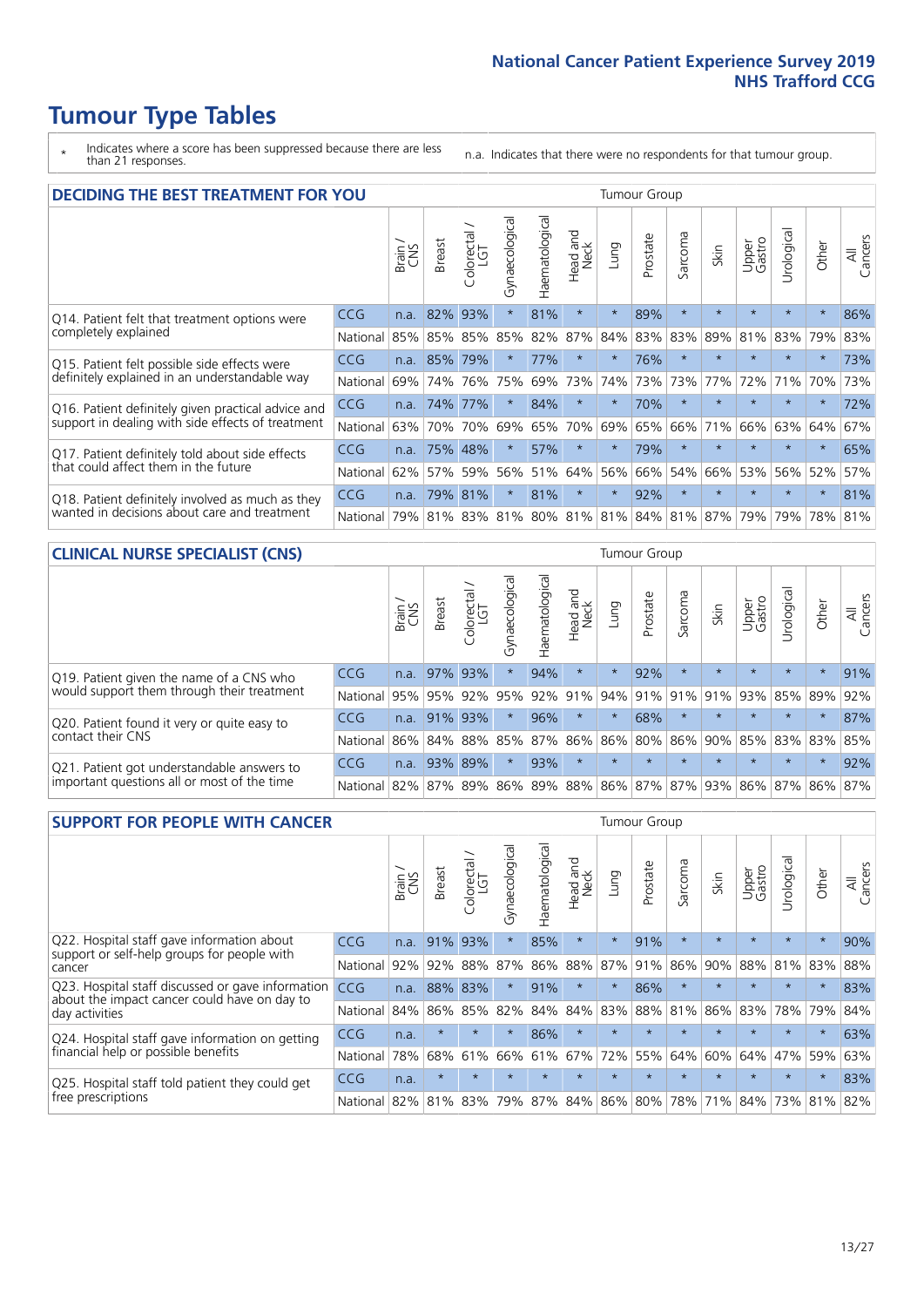- \* Indicates where a score has been suppressed because there are less than 21 responses.
- n.a. Indicates that there were no respondents for that tumour group.

| <b>OPERATIONS</b>                                                                           |              |                 | Tumour Group  |            |                |                     |                         |         |          |         |         |                     |                 |           |                |
|---------------------------------------------------------------------------------------------|--------------|-----------------|---------------|------------|----------------|---------------------|-------------------------|---------|----------|---------|---------|---------------------|-----------------|-----------|----------------|
|                                                                                             |              | Brain           | <b>Breast</b> | Colorectal | Gynaecological | Haematological      | Head and<br>Neck        | Lung    | Prostate | Sarcoma | Skin    | Upper<br>Gastro     | ক<br>Jrologica  | Other     | All<br>Cancers |
| Q27. Beforehand, patient had all the information                                            | CCG          | n.a.            | 100% 92%      |            | $\star$        |                     | $\star$                 | $\star$ | $\star$  | $\star$ | $\star$ | $\star$             | $\star$         | $\star$   | 95%            |
| needed about the operation                                                                  | National I   | 96% 97% 96% 96% |               |            |                |                     | 94% 96% 95% 97% 95% 96% |         |          |         |         |                     | 96% 95% 95% 96% |           |                |
| Q28. Afterwards, staff completely explained how<br>operation had gone in understandable way | <b>CCG</b>   | n.a.            |               | 93% 85%    | $\star$        |                     | $\star$                 | $\star$ | $\star$  | $\star$ | $\star$ | $\star$             | $\star$         | $\star$   | 83%            |
|                                                                                             | National 76% |                 |               |            |                | 79% 83% 79% 78% 79% |                         |         |          |         |         | 79% 78% 80% 82% 79% |                 | 76%   77% | 79%            |

#### **HOSPITAL CARE AS AN INPATIENT** Tumour Group

|                                                                                                              |            | Brain<br>CNS | Breast  | Colorectal /<br>LGT | Gynaecological | Haematological | Head and<br>Neck | Lung                    | Prostate | Sarcoma | Skin | Upper<br>Gastro | Urological  | Other   | Cancers<br>$\equiv$ |
|--------------------------------------------------------------------------------------------------------------|------------|--------------|---------|---------------------|----------------|----------------|------------------|-------------------------|----------|---------|------|-----------------|-------------|---------|---------------------|
| Q30. Hospital staff didn't talk in front of patient                                                          | CCG        | n.a.         | $\star$ | 96%                 | $\star$        | $\star$        | $\star$          | $\star$                 | $\star$  | $\star$ | n.a. | $\star$         | $\star$     | $\star$ | 82%                 |
| as if patient wasn't there                                                                                   | National   | 81%          | 86%     | 81%                 | 83%            | 84%            | 83%              | 81%                     | 88%      | 86%     | 86%  | 81%             | 83%         | 82%     | 84%                 |
| O31. Patient had confidence and trust in all                                                                 | CCG        | n.a.         | $\star$ | 88%                 | $\star$        | $\star$        | $\star$          | $\star$                 | $\star$  | $\star$ | n.a. |                 | $\star$     | $\star$ | 86%                 |
| doctors treating them                                                                                        | National   | 82%          | 83%     | 85%                 | 83%            | 82%            |                  | 87% 83%                 | 89%      | 86%     | 85%  |                 | 81% 85%     | 80%     | 84%                 |
| Q32. Patient's family or someone close definitely<br>felt able to talk to a doctor                           | CCG        | n.a.         | $\star$ | 71%                 | $\star$        | $\star$        | $\star$          | $\star$                 | $\star$  | $\star$ | n.a. |                 | $\star$     | $\star$ | 70%                 |
|                                                                                                              | National   | 67%          | 72%     | 73%                 | 72%            | 74%            | 75%              | 74%                     | 72%      | 71%     | 74%  | 73%             | 71%         | 69%     | 72%                 |
| Q33. Patient had confidence and trust in all the                                                             | <b>CCG</b> | n.a.         | $\star$ | 72%                 | $\star$        | $\star$        | $\star$          | $\star$                 | $\star$  | $\star$ | n.a. | $\star$         | $\star$     | $\star$ | 75%                 |
| ward nurses treating them                                                                                    | National   | 72%          | 73%     | 72%                 |                | 71% 77%        | 75%              | 77%                     | 79%      | 74%     | 75%  | 73%             | 77%         | 69%     | 74%                 |
| Q34. Patient thought there were always or nearly<br>always enough nurses on duty to care for them            | <b>CCG</b> | n.a.         | $\star$ | 56%                 | $\star$        | $\star$        | $\star$          | $\star$                 | $\star$  | $\star$ | n.a. | $\star$         | $\star$     | $\star$ | 62%                 |
|                                                                                                              | National   | 68%          | 64%     | 62%                 | 63%            | 63%            | 65%              | 68%                     | 72%      | 65%     | 70%  | 65%             | 66%         | 60%     | 64%                 |
| Q35. All hospital staff asked patient what name                                                              | CCG        | n.a.         | $\star$ | 71%                 |                | $\star$        | $\star$          | $\star$                 | $\star$  | $\star$ | n.a. |                 | $\star$     | $\star$ | 72%                 |
| they prefer to be called by                                                                                  | National   | 68%          | 62%     | 74%                 | 65%            | 72%            | 71%              | 76%                     | 72%      | 74%     | 70%  | 78%             | 76%         | 69%     | 71%                 |
| Q36. Patient always given enough privacy when                                                                | CCG        | n.a.         | $\star$ | 88%                 | $\star$        | $\star$        | $\star$          | $\star$                 | $\star$  | $\star$ | n.a. | $\star$         | $\star$     | $\star$ | 90%                 |
| discussing condition or treatment                                                                            | National   | 78%          | 84%     | 85%                 | 81%            | 86%            |                  | 87% 84%                 | 88%      | 84%     | 84%  | 84%             | 85%         | 82%     | 85%                 |
| Q37. Patient definitely found hospital staff to                                                              | <b>CCG</b> | n.a.         | $\star$ | $\star$             | $\star$        | ÷              | $\star$          | $\star$                 | $\star$  | $\star$ | n.a. |                 | $\star$     | $\star$ | 53%                 |
| discuss worries or fears during their inpatient visit                                                        | National   | 45%          | 51%     | 55%                 | 51%            | 56%            | 52%              | 49%                     | 53%      | 54%     | 51%  | 53%             | 49%         | 46%     | 52%                 |
| Q38. Hospital staff definitely did everything they                                                           | CCG        | n.a.         | $\star$ | 88%                 | $\star$        | $\star$        | $\star$          | $\star$                 | $\star$  | $\star$ | n.a. | $\star$         | $\star$     | $\star$ | 81%                 |
| could to help control pain                                                                                   | National   | 85%          | 83%     | 84%                 | 82%            | 82%            | 80%              | 84%                     | 85%      | 83%     | 85%  | 82%             | 81%         | 82%     | 83%                 |
| Q39. Patient always felt they were treated with                                                              | CCG        | n.a.         | $\star$ | 88%                 | $\star$        | $\star$        | $\star$          | $\star$                 | $\star$  | $\star$ | n.a. |                 | $\star$     | $\star$ | 89%                 |
| respect and dignity while in hospital                                                                        | National   | 85%          | 87%     | 87%                 | 85%            | 89%            |                  | 87% 88%                 | 91%      | 89%     | 89%  | 88%             | 90%         | 86%     | 88%                 |
| Q40. Patient given clear written information<br>about what should or should not do after leaving<br>hospital | CCG        | n.a.         | $\star$ | 96%                 | $\star$        | $\star$        | $\star$          | $\star$                 | $\star$  | $\star$ | n.a. |                 | $\star$     | $\star$ | 89%                 |
|                                                                                                              | National   | 80%          | 89%     | 86%                 | 86%            | 83%            |                  | 87% 82%                 | 91%      | 85%     | 90%  | 82%             | 87%         | 83%     | 86%                 |
| Q41. Hospital staff told patient who to contact                                                              | CCG        | n.a.         | $\star$ | 100%                | $\star$        | $\star$        | $\star$          | $\star$                 | $\star$  | $\star$ | n.a. | $\star$         | $\star$     | $\star$ | 97%                 |
| if worried about condition or treatment after<br>leaving hospital                                            | National I | 94%          |         |                     |                |                |                  | 95% 95% 93% 96% 93% 92% | 96%      | 94%     |      |                 | 95% 92% 92% | 93%     | 94%                 |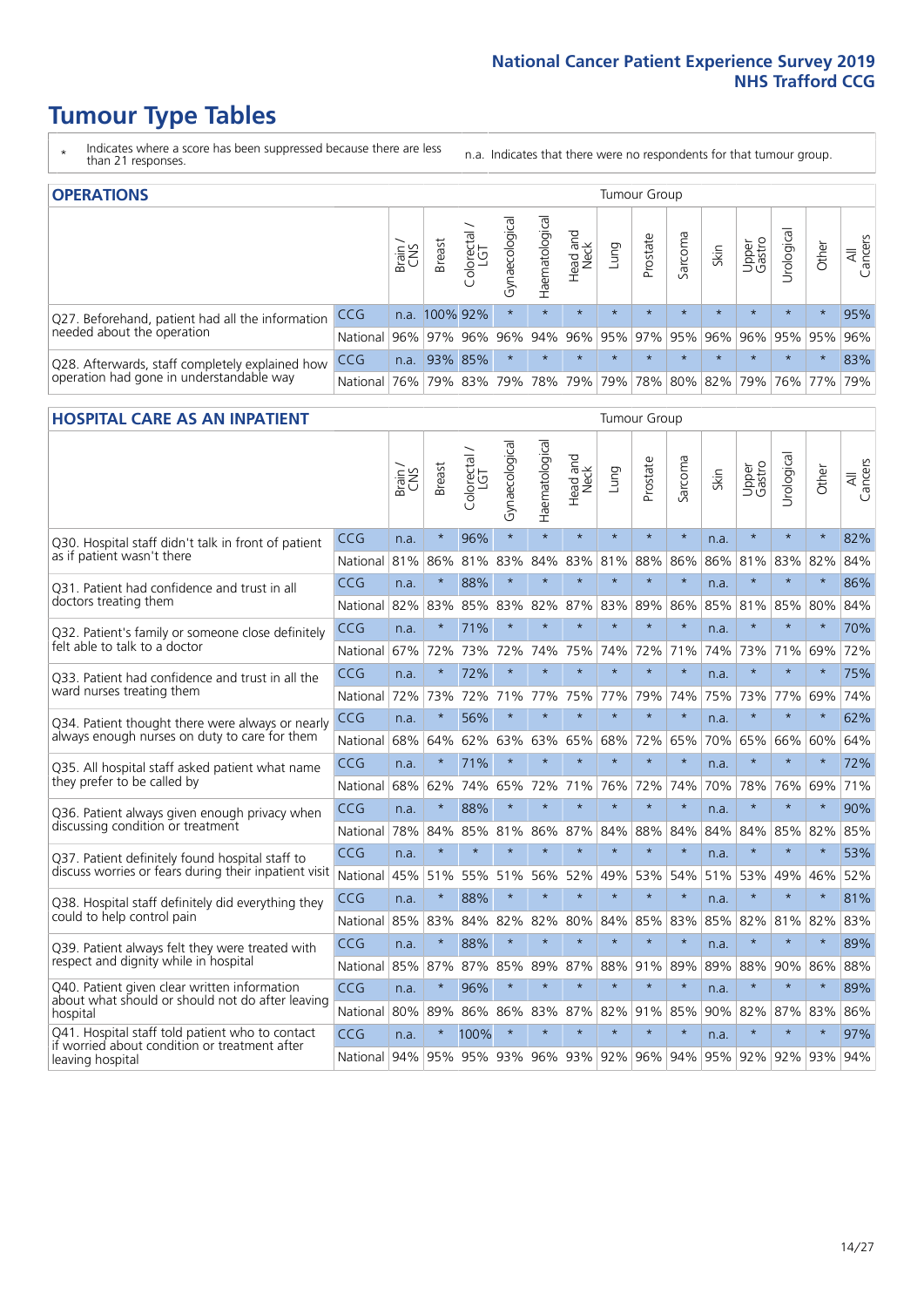- \* Indicates where a score has been suppressed because there are less than 21 responses.
- n.a. Indicates that there were no respondents for that tumour group.

| <b>HOSPITAL CARE AS A DAY PATIENT / OUTPATIENT</b>                                                                       |            | <b>Tumour Group</b> |               |            |                |                |                        |         |          |                      |         |                 |            |         |                |
|--------------------------------------------------------------------------------------------------------------------------|------------|---------------------|---------------|------------|----------------|----------------|------------------------|---------|----------|----------------------|---------|-----------------|------------|---------|----------------|
|                                                                                                                          |            | Brain               | <b>Breast</b> | Colorectal | Gynaecological | Haematological | ad and<br>Neck<br>Head | Lung    | Prostate | arcoma<br>$\sqrt{ }$ | Skin    | Upper<br>Gastro | Urological | Other   | All<br>Cancers |
| Q43. Patient definitely found hospital staff to<br>discuss worries or fears during their outpatient or<br>day case visit | CCG        | n.a.                | 67%           | $\star$    | $\star$        | 84%            | $\star$                | $\star$ | $\star$  | $\star$              | $\star$ | $\star$         | $\star$    | $\star$ | 67%            |
|                                                                                                                          | National   | 66%                 | 68%           | 73%        | 70%            | 73%            | 72%                    | 70%     | 74%      | 72%                  | 72%     | 71%             | 67%        | 68%     | 71%            |
| Q44. Cancer doctor had the right documents at<br>patient's last outpatient appointment                                   | <b>CCG</b> | n.a.                | 97%           | 100%       | $\star$        | 96%            | $\star$                | $\star$ | $\star$  | $\star$              |         | $\star$         | $\star$    | $\star$ | 96%            |
|                                                                                                                          | National   | 94%                 | 96%           | 96%        | 96%            | 97%            | 96%                    | 96%     | 96%      | 96%                  | 96%     | 94%             | 96%        | 95%     | 96%            |
| Q46. Beforehand patient completely had<br>all information needed about radiotherapy                                      | CCG        | n.a.                | $\star$       | $\star$    |                |                | $\star$                | ÷       | $\star$  | $\star$              | n.a.    | $\star$         | n.a.       | $\star$ | 80%            |
| treatment                                                                                                                | National   | 91%                 | 88%           | 83%        | 88%            | 84%            | 86%                    | 86%     | 88%      | 88%                  | 84%     | 86%             | 83%        | 84%     | 86%            |
| Q47. Patient completely given understandable<br>information about whether radiotherapy was                               | CCG        | n.a.                | $\star$       | $\star$    | $\star$        |                | $\star$                | $\star$ | $\star$  | n.a.                 | n.a.    | $\star$         | n.a.       | $\star$ | 53%            |
| working                                                                                                                  | National   | 56%                 | 60%           | 57%        | 61%            | 62%            | 63%                    | 59%     | 60%      | 67%                  | 57%     | 52%             | 59%        | 59%     | 60%            |
| Q49. Beforehand patient completely had all                                                                               | CCG        | n.a.                | $\star$       | $\star$    | $\star$        | 91%            | $\star$                | $\star$ | $\star$  | n.a.                 | n.a.    | $\star$         | $\star$    | $\ast$  | 81%            |
| information needed about chemotherapy<br>treatment                                                                       | National   | 80%                 | 82%           | 86%        | 87%            | 85%            | 79%                    | 84%     | 86%      | 86%                  | 90%     | 84%             | 85%        | 85%     | 84%            |
| Q50. Patient given enough information about<br>whether chemotherapy was working in a<br>completely understandable way    | <b>CCG</b> | n.a.                | $\star$       | $\star$    |                | 78%            | $\star$                | $\star$ | $\star$  | n.a.                 | n.a.    | $\star$         |            | $\star$ | 64%            |
|                                                                                                                          | National   | 54%                 | 62%           | 64%        | 68%            | 75%            |                        | 57% 67% | 66%      | 71%                  | 79%     | 61%             | 68%        | 69%     | 68%            |

#### **HOME CARE AND SUPPORT** Tumour Group

|                                                                                                                   |              | Brain | Breast  | Colorectal<br>LGT | $\sigma$<br>Gynaecologic | Haematological | Head and<br>Neck | Dung    | Prostate | Sarcoma | Skin    | Upper<br>Gastro | rological       | Other   | All<br>Cancers |
|-------------------------------------------------------------------------------------------------------------------|--------------|-------|---------|-------------------|--------------------------|----------------|------------------|---------|----------|---------|---------|-----------------|-----------------|---------|----------------|
| Q51. Hospital staff definitely gave family or<br>someone close all the information needed to<br>help care at home | <b>CCG</b>   | n.a.  | 48%     | 52%               |                          | 80%            | $\star$          | $\star$ | 81%      | $\star$ | $\star$ | $\star$         | $\star$         | $\star$ | 63%            |
|                                                                                                                   | National     | 58%   | 58%     | 63%               |                          | $57\%$ 62% 67% |                  |         | 59% 61%  |         | 62% 65% | 60%             | 59% 55%         |         | 60%            |
| Q52. Patient definitely given enough support<br>from health or social services during treatment                   | <b>CCG</b>   | n.a.  | $\star$ | $\star$           | $\star$                  |                | $\star$          | $\star$ | $\star$  |         | $\star$ | $\star$         | $\star$         | $\star$ | 58%            |
|                                                                                                                   | National     | 42%   | 52%     | 60%               |                          | 45% 51%        | 59%              | 50%     | 48%      |         | 53% 57% |                 | 54%   48%   51% |         | 52%            |
| Q53. Patient definitely given enough support<br>from health or social services after treatment                    | CCG          | n.a.  | $\star$ | $\star$           | $\star$                  | $\star$        | $\star$          | $\star$ | $\star$  | n.a.    | $\star$ | $\star$         | $\star$         | $\star$ | 58%            |
|                                                                                                                   | National 39% |       | 41% 53% |                   | 39%                      | 43%            | 56%              | 40%     | 46%      |         | 48% 59% |                 | 47%   44%   44% |         | 45%            |

| <b>CARE FROM YOUR GENERAL PRACTICE</b>                       |              |       |               |                   |                | Tumour Group   |                  |         |          |         |         |                             |           |         |                |
|--------------------------------------------------------------|--------------|-------|---------------|-------------------|----------------|----------------|------------------|---------|----------|---------|---------|-----------------------------|-----------|---------|----------------|
|                                                              |              | Brain | <b>Breast</b> | Colorectal<br>LGT | Gynaecological | Haematological | Head and<br>Neck | Lung    | Prostate | Sarcoma | Skin    | Upper<br>Gastro             | Urologica | Other   | All<br>Cancers |
| Q54. GP given enough information about                       | <b>CCG</b>   | n.a.  |               | 83% 100%          | $\star$        | 89%            | $\star$          | $\star$ | 96%      | $\star$ | $\star$ | $\star$                     | $\star$   | $\star$ | 90%            |
| patient's condition and treatment                            | National 91% |       |               | 96% 95%           | 95%            |                | 96% 94% 94% 96%  |         |          |         |         | 94% 96% 93% 95% 94%         |           |         | 95%            |
| Q55. General practice staff definitely did                   | <b>CCG</b>   | n.a.  |               | 67%               | $\star$        | $\star$        | $\star$          | $\star$ | 57%      | $\star$ | $\star$ | $\star$                     | $\star$   | $\star$ | 61%            |
| everything they could to support patient during<br>treatment | National 55% |       | 58%           | 59%               | 56%            |                | 56% 59%          |         |          |         |         | 56% 64% 56% 65% 59% 59% 55% |           |         | 58%            |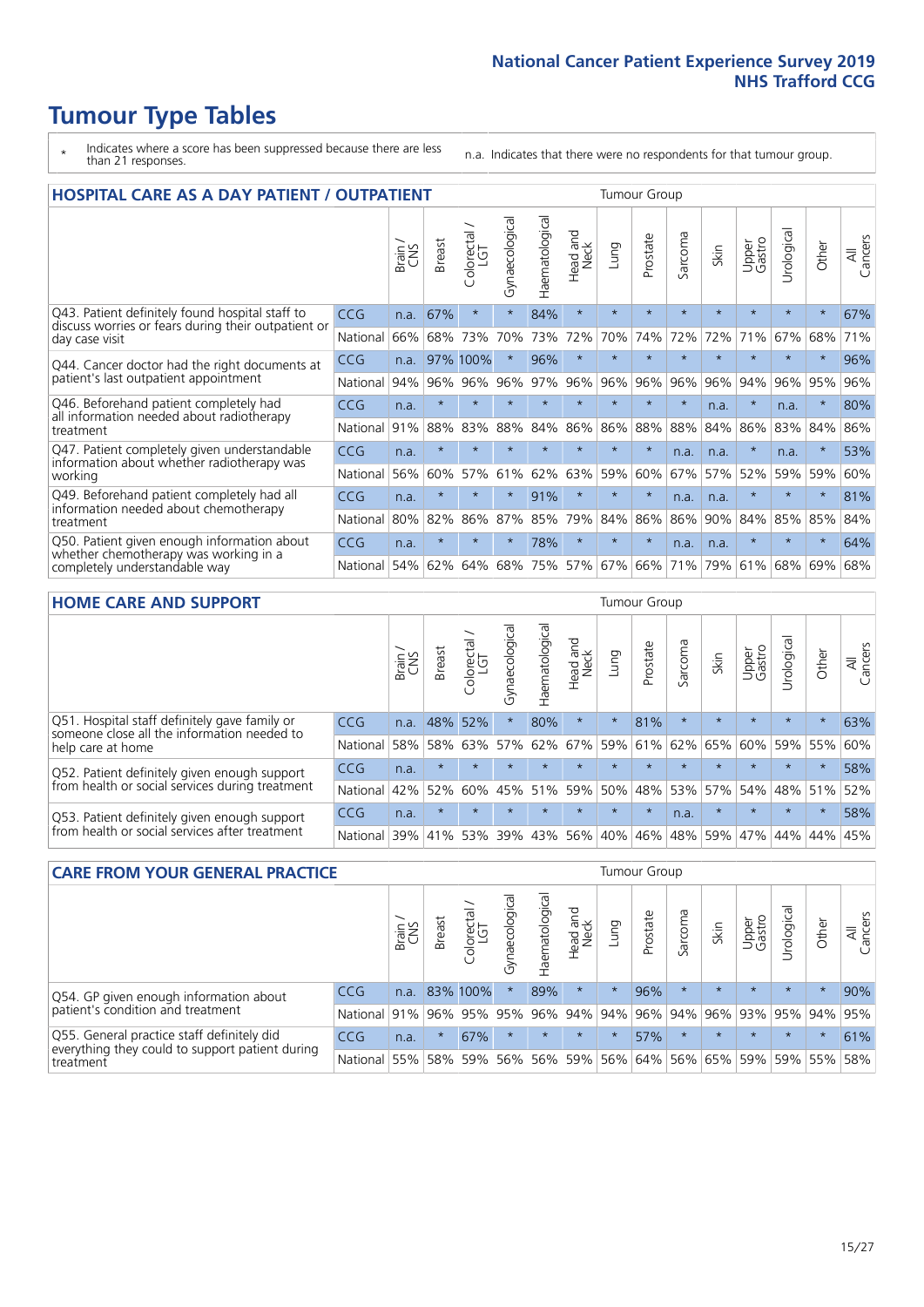- \* Indicates where a score has been suppressed because there are less than 21 responses.
- n.a. Indicates that there were no respondents for that tumour group.

#### **YOUR OVERALL NHS CARE** THE CONSTRUCTION OF THE THROUP GROUP TUMOUR GROUP

| I YUN YENAEL NI IYOANE |       |               |                                 |                                            |                |                         |                |          |         |              |                 |               |         |                |
|------------------------|-------|---------------|---------------------------------|--------------------------------------------|----------------|-------------------------|----------------|----------|---------|--------------|-----------------|---------------|---------|----------------|
|                        | Brain | <b>Breast</b> | ∽<br>olorectal<br>LGT<br>$\cup$ | Gynaecological                             | Haematological | aad and<br>Neck<br>Head | Lung           | Prostate | Sarcoma | Skin         | Upper<br>Gastro | ී<br>Urologic | Other   | All<br>Cancers |
| <b>CCG</b>             | n.a.  | 70%           | 77%                             |                                            | 80%            | $\star$                 | $\star$        | 93%      | $\star$ | $\star$      | $\star$         | $\star$       | $\ast$  | 74%            |
| National               | 60%   |               | 73%                             | 69%                                        | 75%            | 73%                     | 73%            | 75%      | 70%     | 79%          | 69%             | 74%           | 68%     | 73%            |
| <b>CCG</b>             | n.a.  |               |                                 |                                            | 46%            | $\star$                 | $\star$        | 67%      | $\star$ | $\star$      | $\star$         |               | $\star$ | 48%            |
| National               | 36%   | 41%           | 40%                             | 34%                                        | 36%            | 39%                     | 36%            | 40%      | 34%     | 44%          | 36%             | 33%           | 31%     | 38%            |
| <b>CCG</b>             | n.a.  | 91%           | 88%                             |                                            | 83%            | $\star$                 |                | 89%      | $\star$ | $\star$      |                 |               | $\star$ | 86%            |
| National               |       |               | 88%                             | 87%                                        | 91%            |                         | 90%            | 88%      | 88%     | 90%          | 86%             | 85%           | 87%     | 89%            |
| CCG                    | n.a.  |               |                                 |                                            | 77%            | $\star$                 | $\star$        | 54%      | $\star$ | $\star$      |                 | $\star$       | $\star$ | 65%            |
| National               | 58%   |               | 73%                             | 66%                                        | 66%            | 71%                     | 71%            | 76%      | 68%     | 73%          | 66%             | 75%           | 64%     | 69%            |
| <b>CCG</b>             | n.a.  | 61%           | 34%                             |                                            | 39%            | $\ast$                  | $^\star$       | 44%      | $\star$ | $\star$      |                 |               | $\star$ | 40%            |
| National               | 42%   | 30%           | 32%                             | 31%                                        |                |                         | 34%            | 31%      | 36%     | 20%          | 36%             | 21%           | 32%     | 30%            |
| <b>CCG</b>             | n.a.  | 8.8           | 8.9                             | $\star$                                    | 9.1            | $\star$                 | $\star$        | 9.0      | $\star$ | $\star$      | $\star$         | $\star$       | $\ast$  | 8.8            |
| National               | 8.6   | 8.9           | 8.8                             | 8.7                                        | 8.9            | 8.8                     | 8.8            | 8.8      | 8.8     | 8.9          | 8.7             | 8.7           | 8.7     | 8.8            |
|                        |       |               | 85%                             | 73%<br>46%<br>41%<br>90%<br>59% 81%<br>68% |                |                         | 90%<br>33% 21% |          |         | iamoar oroap |                 |               |         |                |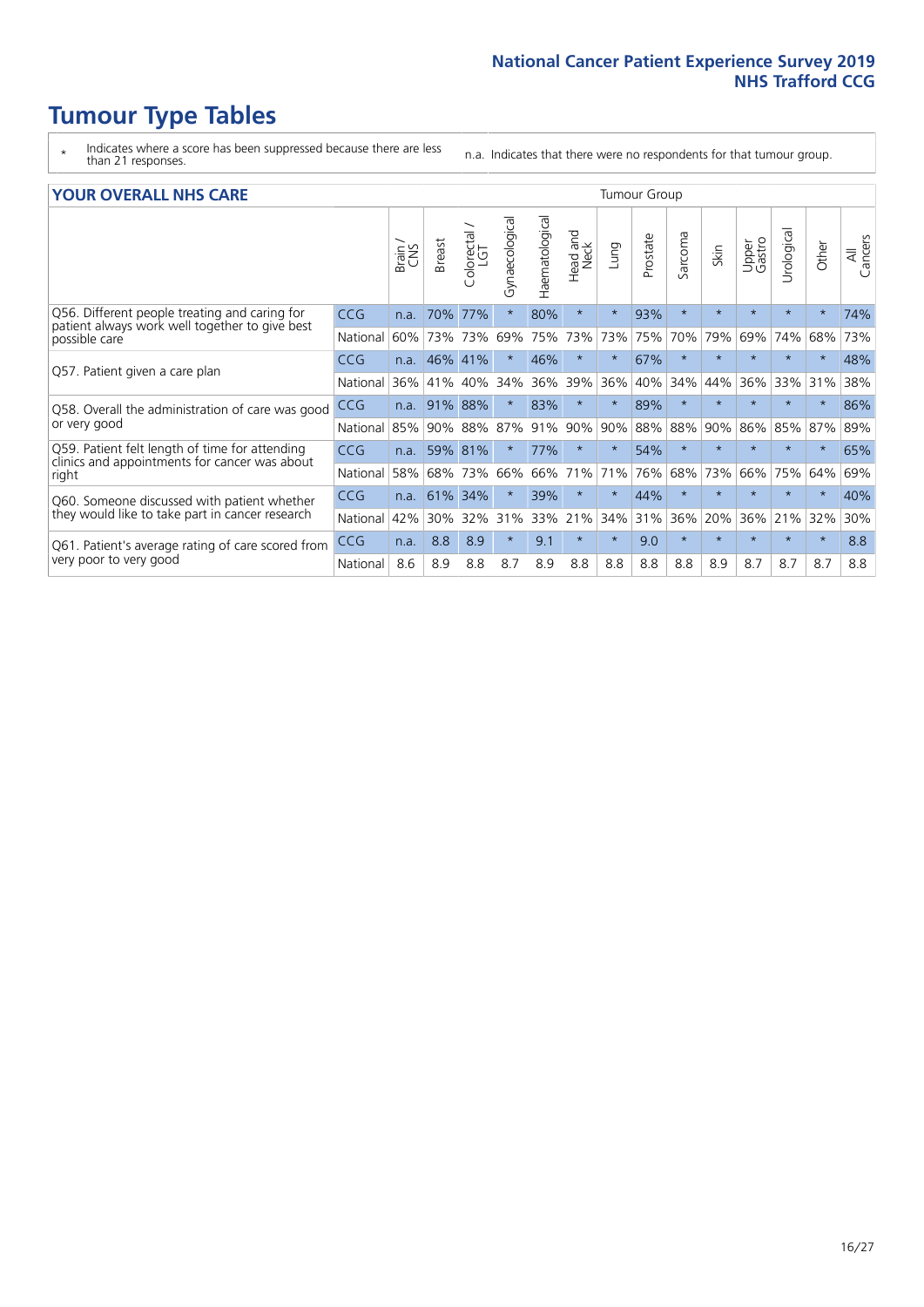### **Year on Year Charts**





#### **DIAGNOSTIC TESTS**





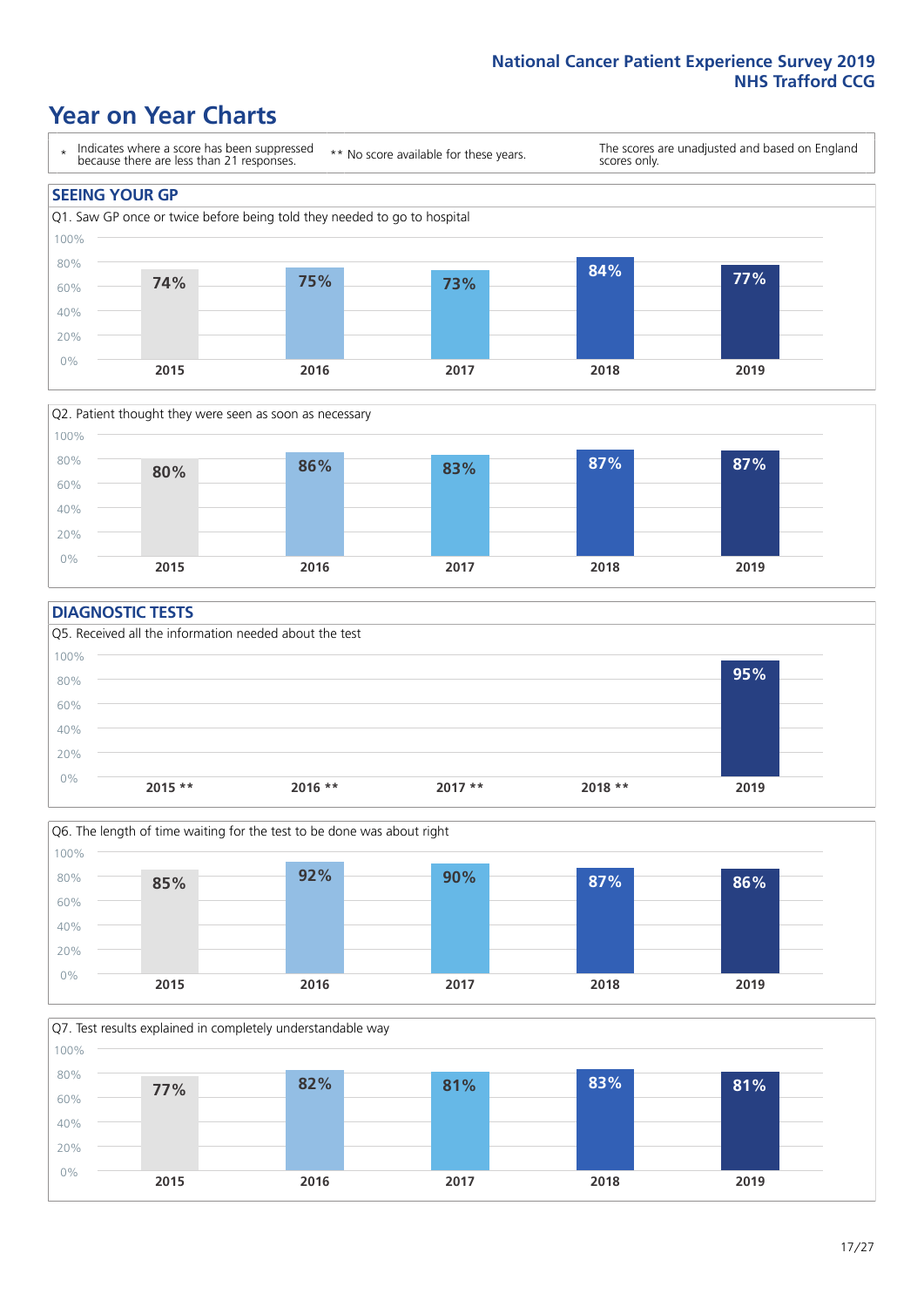## **Year on Year Charts**

\* Indicates where a score has been suppressed because there are less than 21 responses.

\*\* No score available for these years.

The scores are unadjusted and based on England scores only.









#### **DECIDING THE BEST TREATMENT FOR YOU**

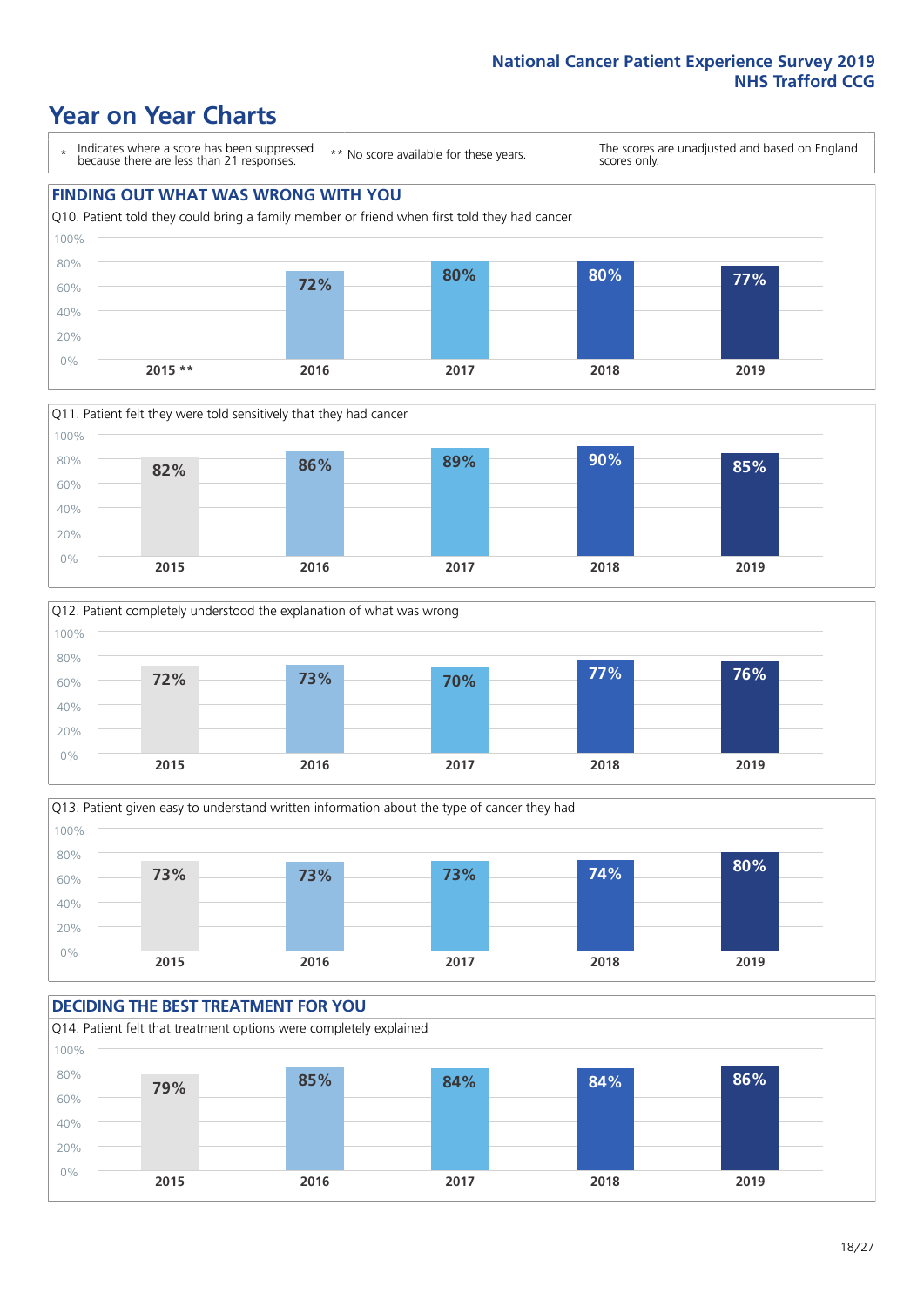### **Year on Year Charts**







Q18. Patient definitely involved as much as they wanted in decisions about care and treatment  $0%$ 20% 40% 60% 80% 100% **2015 \*\* 2016 \*\* 2017 \*\* 2018 \*\* 2019 81%**

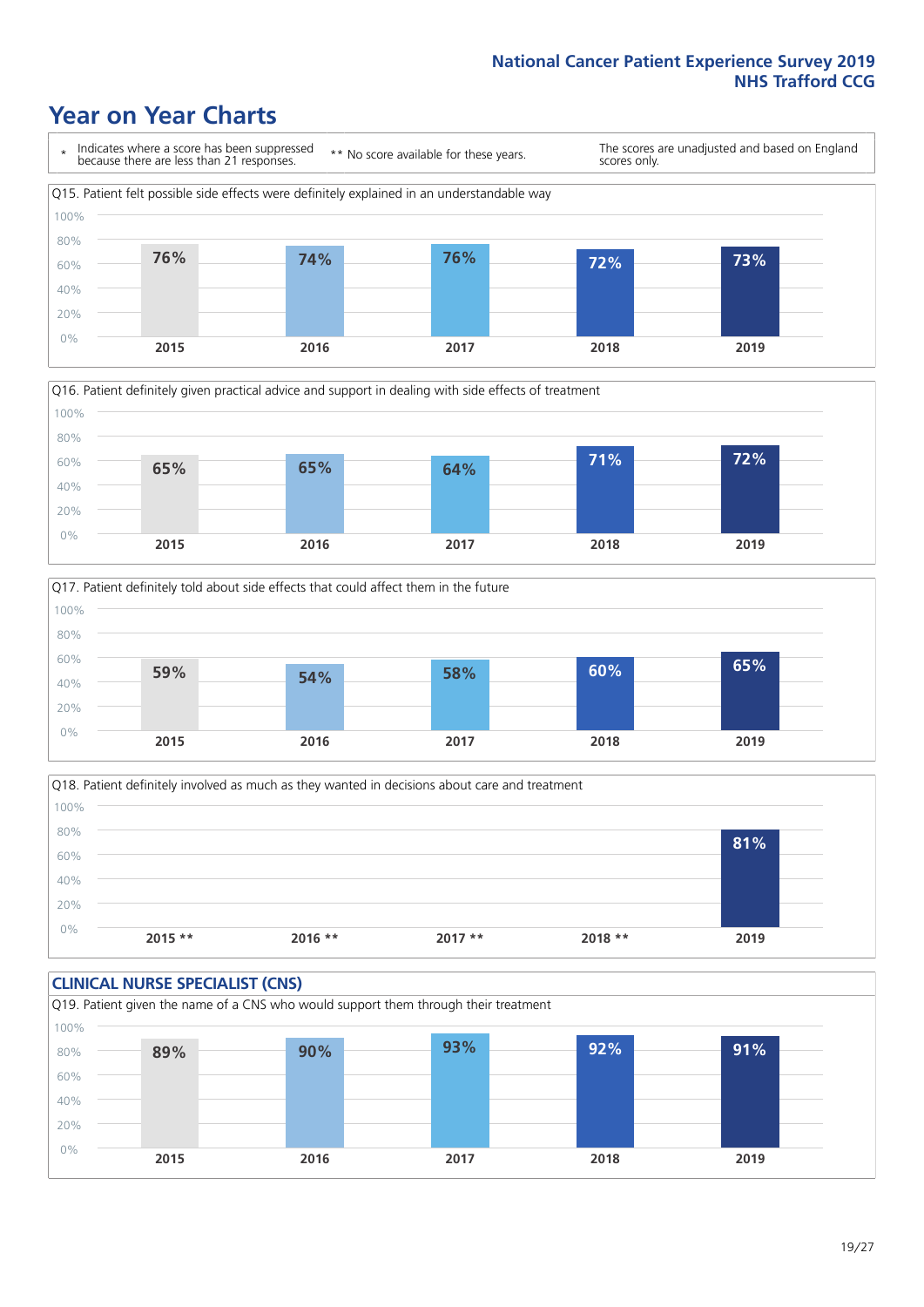### **Year on Year Charts**









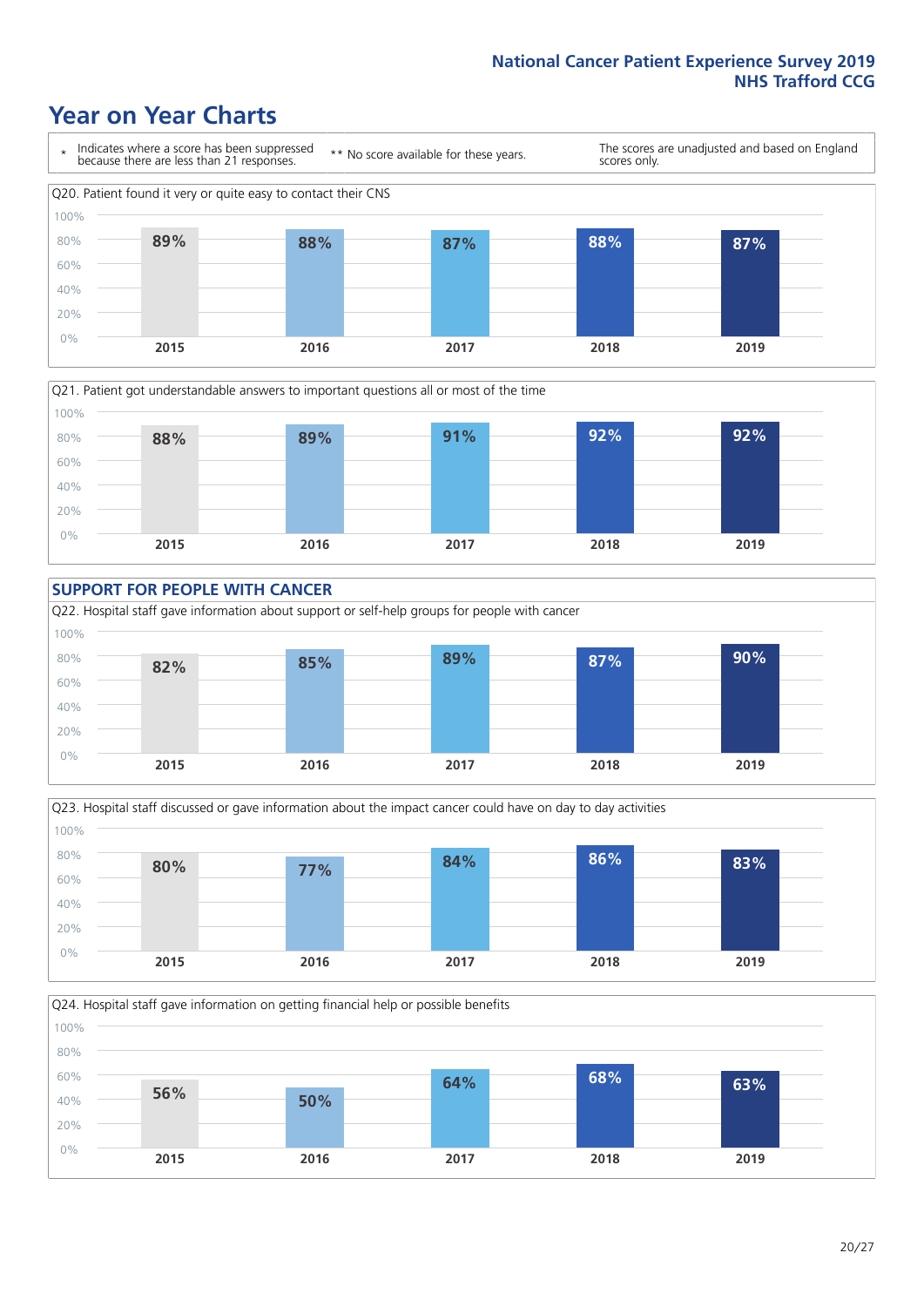### **Year on Year Charts**



#### **OPERATIONS**





#### **HOSPITAL CARE AS AN INPATIENT** Q30. Hospital staff didn't talk in front of patient as if patient wasn't there 0% 20% 40% 60% 80% 100% **2015 \*\* 2016 \*\* 2017 \*\* 2018 \*\* 2019 82%**

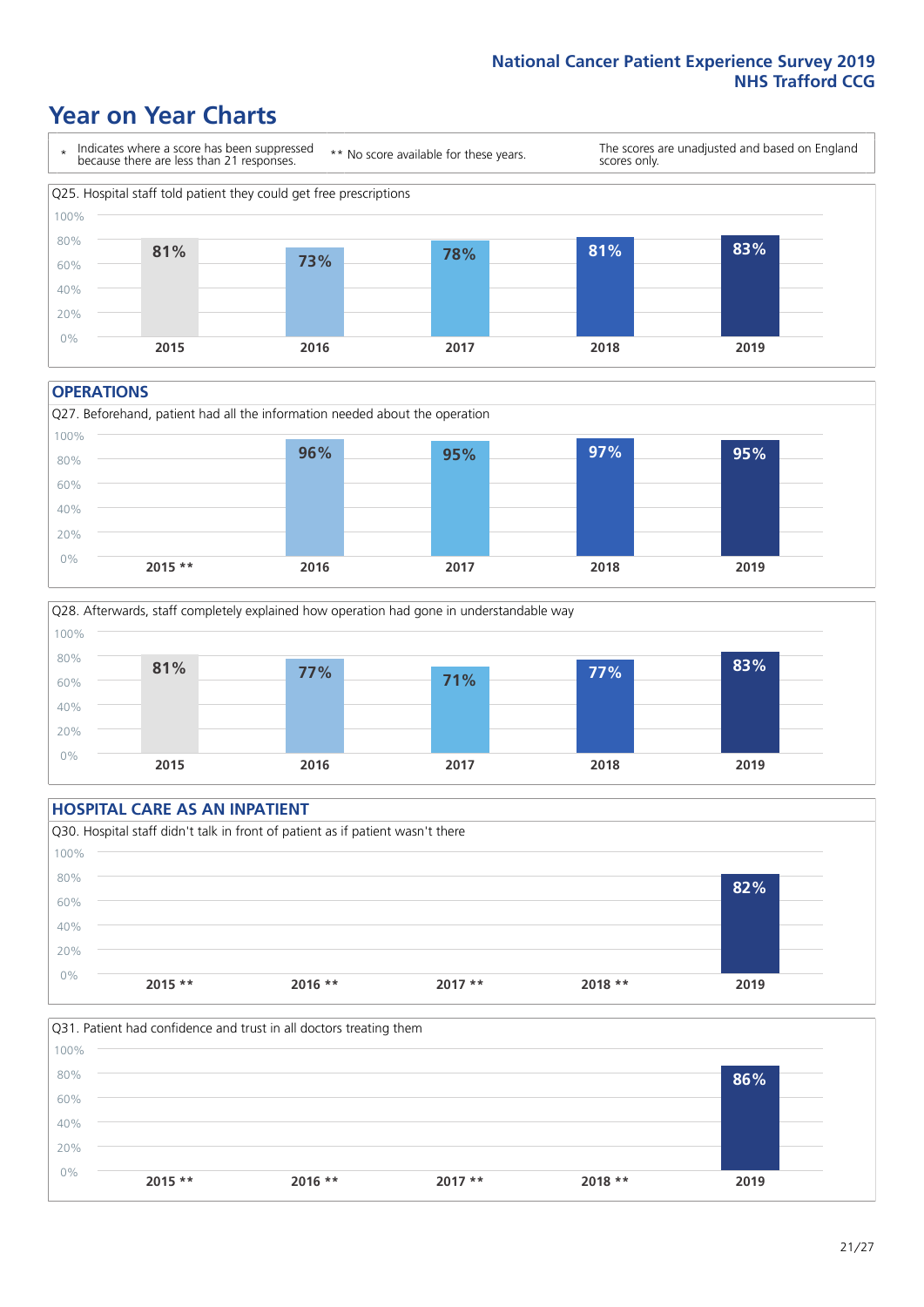### **Year on Year Charts**









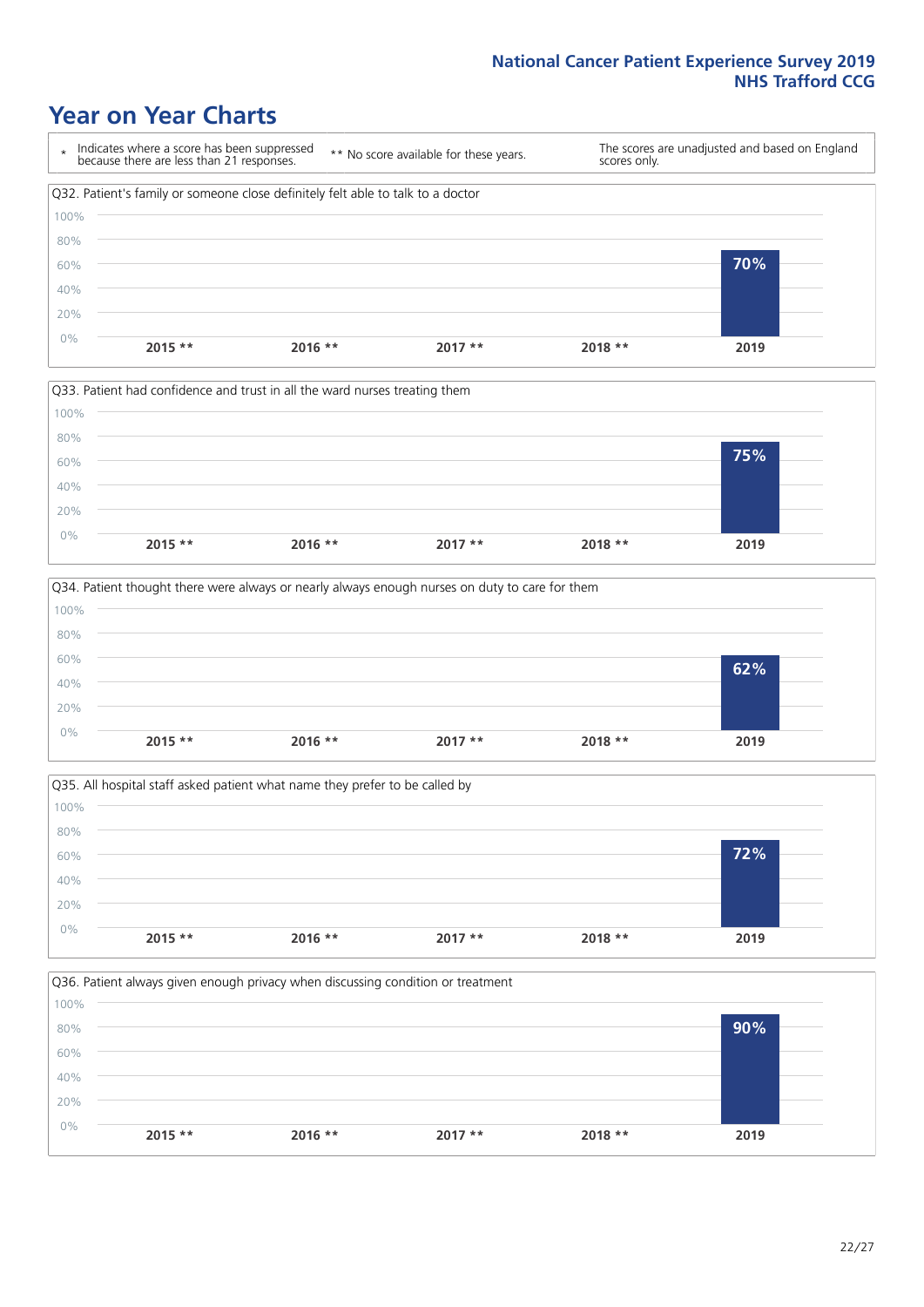### **Year on Year Charts**









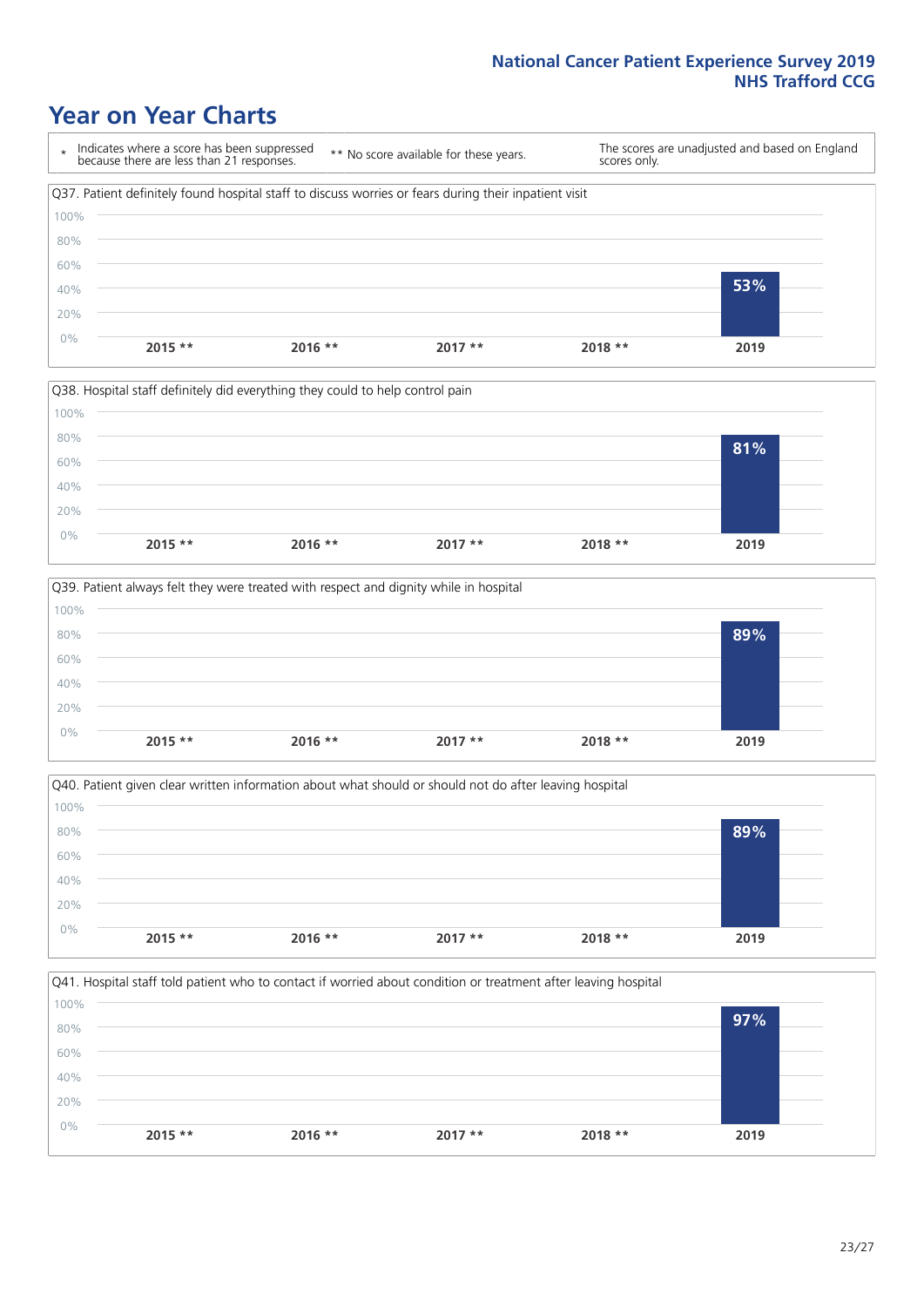### **Year on Year Charts**

\* Indicates where a score has been suppressed because there are less than 21 responses.

\*\* No score available for these years.

The scores are unadjusted and based on England scores only.

#### **HOSPITAL CARE AS A DAY PATIENT / OUTPATIENT**









Q49. Beforehand patient completely had all information needed about chemotherapy treatment 0% 20% 40% 60% 80% 100% **2015 2016 2017 2018 2019 80% 87% 83% 86% 81%**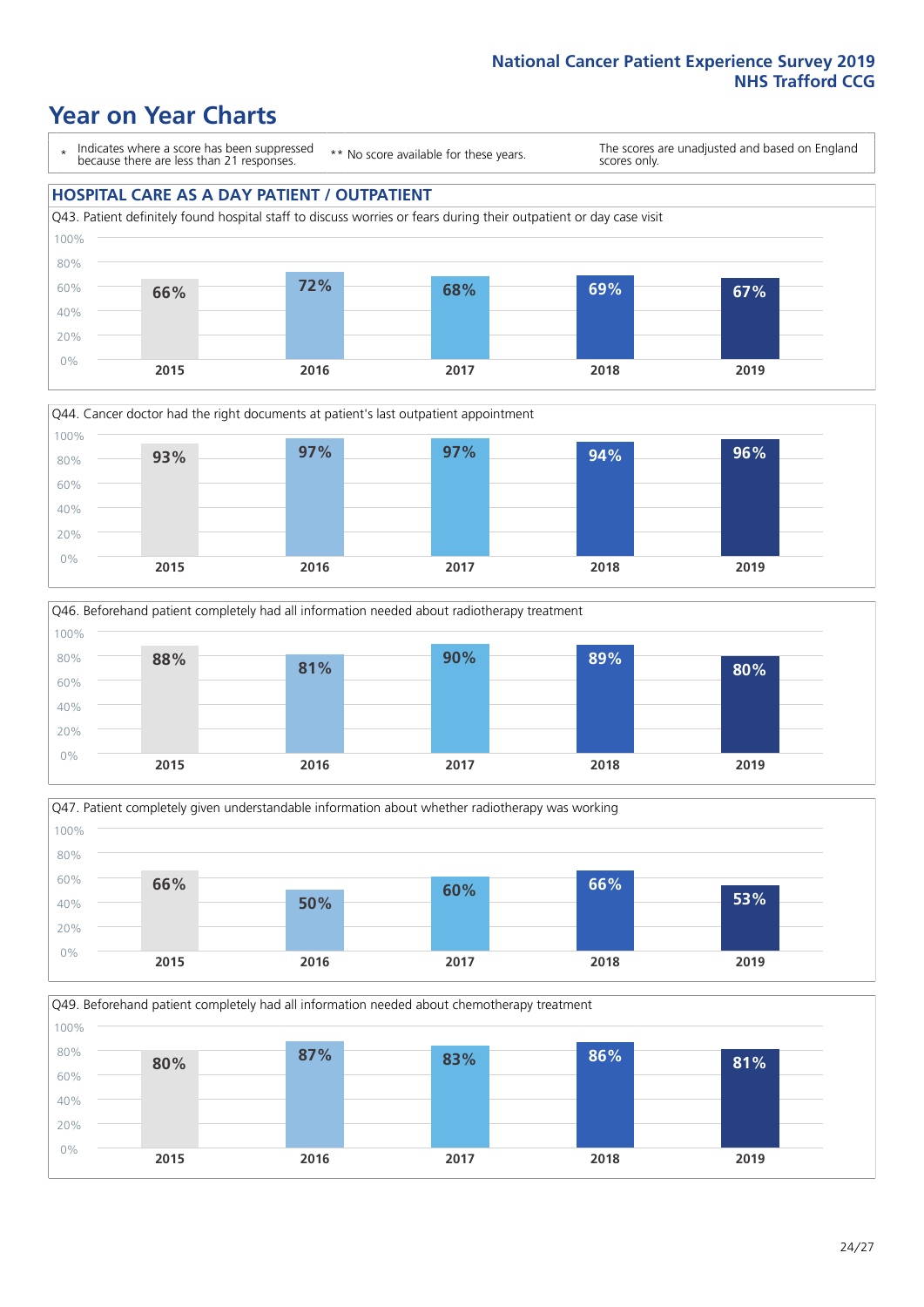### **Year on Year Charts**

\* Indicates where a score has been suppressed because there are less than 21 responses. \*\* No score available for these years. The scores are unadjusted and based on England scores only. Q50. Patient given enough information about whether chemotherapy was working in a completely understandable way 0% 20% 40% 60% 80% 100% **2015 2016 2017 2018 2019 60% 61% 72% 69% 64%**

#### **HOME CARE AND SUPPORT**







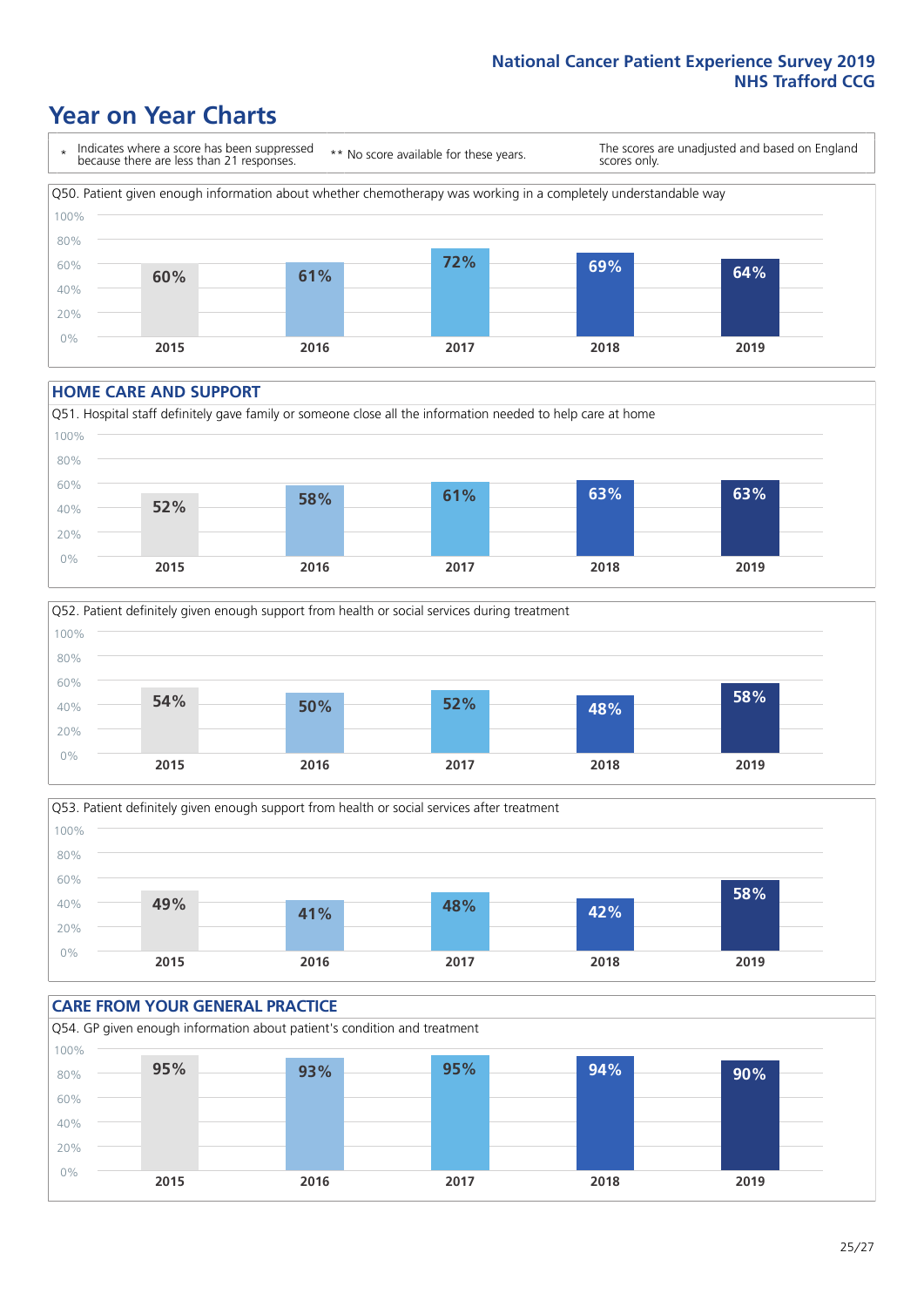### **Year on Year Charts**

\* Indicates where a score has been suppressed because there are less than 21 responses.

\*\* No score available for these years.

The scores are unadjusted and based on England scores only.



#### **YOUR OVERALL NHS CARE**







Q59. Patient felt length of time for attending clinics and appointments for cancer was about right 0% 20% 40% 60% 80% 100% **2015 2016 2017 2018 2019 70% 68% 56% 67% 65%**